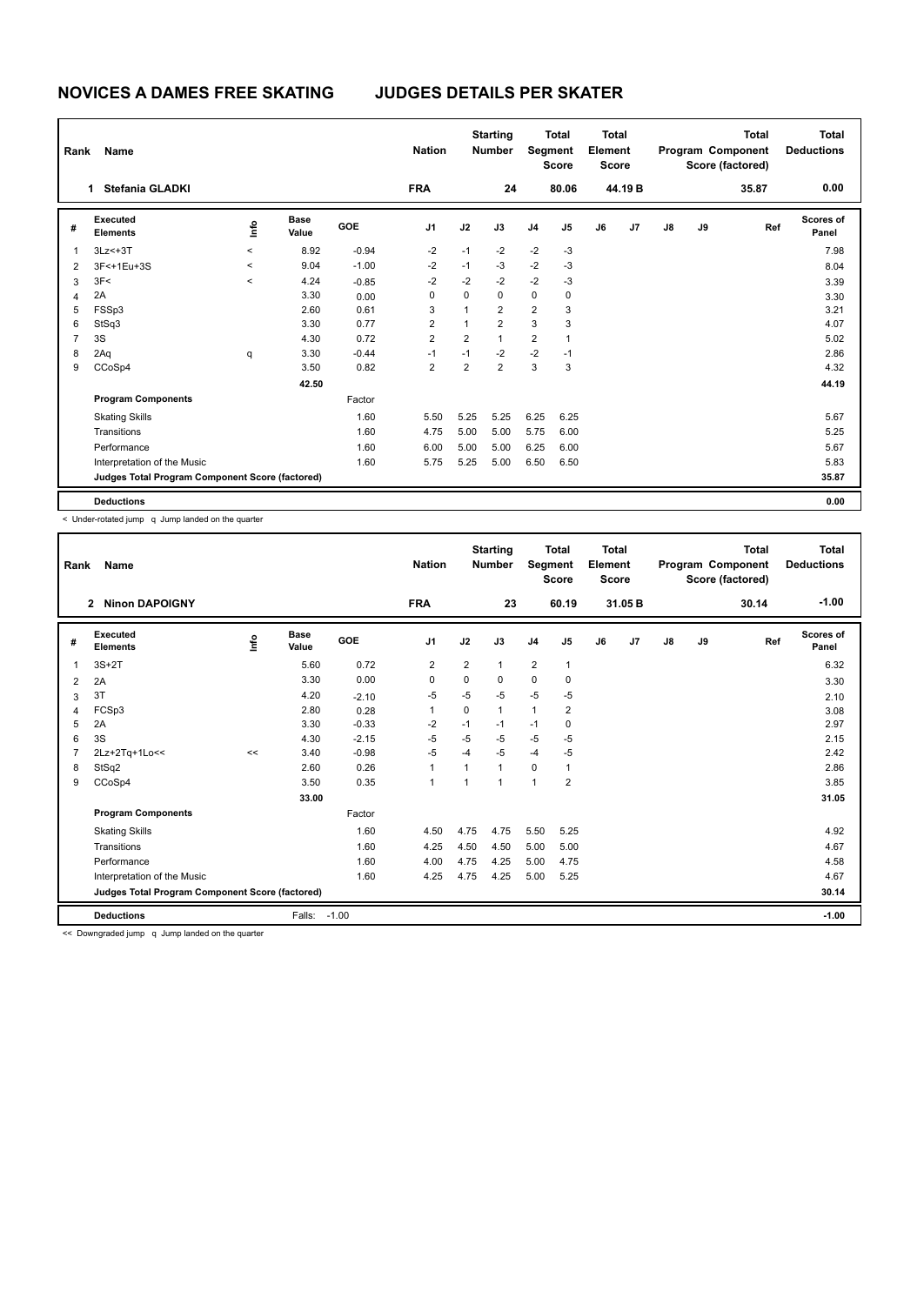| Rank           | Name                                            |         |                      | <b>Nation</b> |                | <b>Starting</b><br><b>Number</b> | Segment        | <b>Total</b><br><b>Score</b> | <b>Total</b><br>Element<br><b>Score</b> |    |       |    | <b>Total</b><br>Program Component<br>Score (factored) | Total<br><b>Deductions</b> |                    |
|----------------|-------------------------------------------------|---------|----------------------|---------------|----------------|----------------------------------|----------------|------------------------------|-----------------------------------------|----|-------|----|-------------------------------------------------------|----------------------------|--------------------|
|                | <b>Berenice VOUILLON</b><br>3                   |         |                      |               | <b>FRA</b>     |                                  | 21             |                              | 57.46                                   |    | 27.96 |    |                                                       | 30.00                      | $-0.50$            |
| #              | Executed<br><b>Elements</b>                     | ١m      | <b>Base</b><br>Value | <b>GOE</b>    | J <sub>1</sub> | J2                               | J3             | J <sub>4</sub>               | J5                                      | J6 | J7    | J8 | J9                                                    | Ref                        | Scores of<br>Panel |
| 1              | 2A<                                             | $\,<\,$ | 2.64                 | $-1.32$       | $-5$           | $-5$                             | $-5$           | $-5$                         | $-5$                                    |    |       |    |                                                       |                            | 1.32               |
| $\overline{2}$ | $2Lz!+2T$                                       |         | 3.40                 | $-0.21$       | 0              | $-1$                             | $-1$           | $-1$                         | $-2$                                    |    |       |    |                                                       |                            | 3.19               |
| 3              | 2F+2T+2Lo                                       |         | 4.80                 | 0.18          | 1              | 1                                | $\mathbf{1}$   | $\mathbf{1}$                 | -1                                      |    |       |    |                                                       |                            | 4.98               |
| 4              | 2A                                              |         | 3.30                 | 0.33          | 1              | 1                                | $\overline{1}$ | $\overline{1}$               |                                         |    |       |    |                                                       |                            | 3.63               |
| 5              | FSSp3                                           |         | 2.60                 | 0.26          | 1              | 1                                | $\mathbf{1}$   | 1                            | -1                                      |    |       |    |                                                       |                            | 2.86               |
| 6              | StSq3                                           |         | 3.30                 | 0.33          | 1              |                                  | $\mathbf{1}$   | $\overline{2}$               | $\mathbf 0$                             |    |       |    |                                                       |                            | 3.63               |
| $\overline{7}$ | CCoSp4                                          |         | 3.50                 | 0.70          | $\overline{2}$ |                                  | $\overline{2}$ | $\overline{2}$               | $\overline{2}$                          |    |       |    |                                                       |                            | 4.20               |
| 8              | 2Lz                                             |         | 2.10                 | 0.07          | 0              | 1                                | $\overline{1}$ | $\mathbf 0$                  | 0                                       |    |       |    |                                                       |                            | 2.17               |
| 9              | 2F                                              |         | 1.80                 | 0.18          | 1              | $\overline{2}$                   | $\overline{1}$ | $\overline{1}$               | 0                                       |    |       |    |                                                       |                            | 1.98               |
|                |                                                 |         | 27.44                |               |                |                                  |                |                              |                                         |    |       |    |                                                       |                            | 27.96              |
|                | <b>Program Components</b>                       |         |                      | Factor        |                |                                  |                |                              |                                         |    |       |    |                                                       |                            |                    |
|                | <b>Skating Skills</b>                           |         |                      | 1.60          | 4.25           | 4.50                             | 4.75           | 5.25                         | 5.25                                    |    |       |    |                                                       |                            | 4.83               |
|                | Transitions                                     |         |                      | 1.60          | 4.50           | 4.50                             | 4.50           | 5.00                         | 5.00                                    |    |       |    |                                                       |                            | 4.67               |
|                | Performance                                     |         |                      | 1.60          | 4.50           | 4.25                             | 4.50           | 5.25                         | 4.75                                    |    |       |    |                                                       |                            | 4.58               |
|                | Interpretation of the Music                     |         |                      | 1.60          | 4.25           | 4.50                             | 4.25           | 5.50                         | 5.25                                    |    |       |    |                                                       |                            | 4.67               |
|                | Judges Total Program Component Score (factored) |         |                      |               |                |                                  |                |                              |                                         |    |       |    |                                                       |                            | 30.00              |
|                | <b>Deductions</b>                               |         | Falls:               | $-0.50$       |                |                                  |                |                              |                                         |    |       |    |                                                       |                            | $-0.50$            |

< Under-rotated jump ! Not clear edge

| Rank | Name                                            |         | <b>Nation</b>        |         | <b>Starting</b><br><b>Number</b> |                | <b>Total</b><br>Segment<br><b>Score</b> | <b>Total</b><br>Element<br><b>Score</b> |                |    |       | <b>Total</b><br>Program Component<br>Score (factored) | <b>Total</b><br><b>Deductions</b> |       |                           |
|------|-------------------------------------------------|---------|----------------------|---------|----------------------------------|----------------|-----------------------------------------|-----------------------------------------|----------------|----|-------|-------------------------------------------------------|-----------------------------------|-------|---------------------------|
|      | <b>Lisa DE FREITAS PERESTRELO</b><br>4          |         |                      |         | <b>FRA</b>                       |                | 20                                      |                                         | 56.20          |    | 27.60 |                                                       |                                   | 29.60 | $-1.00$                   |
| #    | Executed<br><b>Elements</b>                     | ۴ô      | <b>Base</b><br>Value | GOE     | J1                               | J2             | J3                                      | J <sub>4</sub>                          | J <sub>5</sub> | J6 | J7    | $\mathsf{J}8$                                         | J9                                | Ref   | <b>Scores of</b><br>Panel |
| 1    | 3Fq                                             | q       | 5.30                 | $-2.65$ | $-5$                             | $-5$           | $-5$                                    | $-5$                                    | $-5$           |    |       |                                                       |                                   |       | 2.65                      |
| 2    | $2A+2T<$                                        | $\prec$ | 4.34                 | $-0.88$ | -3                               | $-1$           | -3                                      | $-2$                                    | $-3$           |    |       |                                                       |                                   |       | 3.46                      |
| 3    | 2Lz+2Log                                        | q       | 3.80                 | $-1.05$ | $-5$                             | $-5$           | $-5$                                    | $-5$                                    | -5             |    |       |                                                       |                                   |       | 2.75                      |
| 4    | 2A                                              |         | 3.30                 | 0.00    | 0                                | 0              | 1                                       | $\mathbf 0$                             | $\mathbf 0$    |    |       |                                                       |                                   |       | 3.30                      |
| 5    | CCoSp4                                          |         | 3.50                 | 0.35    | 2                                |                |                                         | 1                                       | $\Omega$       |    |       |                                                       |                                   |       | 3.85                      |
| 6    | StSq3                                           |         | 3.30                 | 0.55    | $\overline{2}$                   | $\overline{2}$ |                                         | $\overline{2}$                          | $\Omega$       |    |       |                                                       |                                   |       | 3.85                      |
|      | FCSp4                                           |         | 3.20                 | 0.32    | 3                                | $\overline{1}$ | 1                                       | 1                                       | 1              |    |       |                                                       |                                   |       | 3.52                      |
| 8    | 2Lz                                             |         | 2.10                 | 0.14    | 0                                |                |                                         | $\mathbf 0$                             | 1              |    |       |                                                       |                                   |       | 2.24                      |
| 9    | 2F                                              |         | 1.80                 | 0.18    | 1                                | $\overline{2}$ | и                                       | $\overline{1}$                          | 1              |    |       |                                                       |                                   |       | 1.98                      |
|      |                                                 |         | 30.64                |         |                                  |                |                                         |                                         |                |    |       |                                                       |                                   |       | 27.60                     |
|      | <b>Program Components</b>                       |         |                      | Factor  |                                  |                |                                         |                                         |                |    |       |                                                       |                                   |       |                           |
|      | <b>Skating Skills</b>                           |         |                      | 1.60    | 4.50                             | 4.75           | 4.75                                    | 5.25                                    | 4.75           |    |       |                                                       |                                   |       | 4.75                      |
|      | Transitions                                     |         |                      | 1.60    | 4.50                             | 4.25           | 4.50                                    | 5.00                                    | 4.50           |    |       |                                                       |                                   |       | 4.50                      |
|      | Performance                                     |         |                      | 1.60    | 4.50                             | 4.50           | 4.50                                    | 5.00                                    | 4.50           |    |       |                                                       |                                   |       | 4.50                      |
|      | Interpretation of the Music                     |         |                      | 1.60    | 4.75                             | 4.75           | 4.50                                    | 5.50                                    | 4.75           |    |       |                                                       |                                   |       | 4.75                      |
|      | Judges Total Program Component Score (factored) |         |                      |         |                                  |                |                                         |                                         |                |    |       |                                                       |                                   |       | 29.60                     |
|      | <b>Deductions</b>                               |         | Falls:               | $-1.00$ |                                  |                |                                         |                                         |                |    |       |                                                       |                                   |       | $-1.00$                   |

< Under-rotated jump q Jump landed on the quarter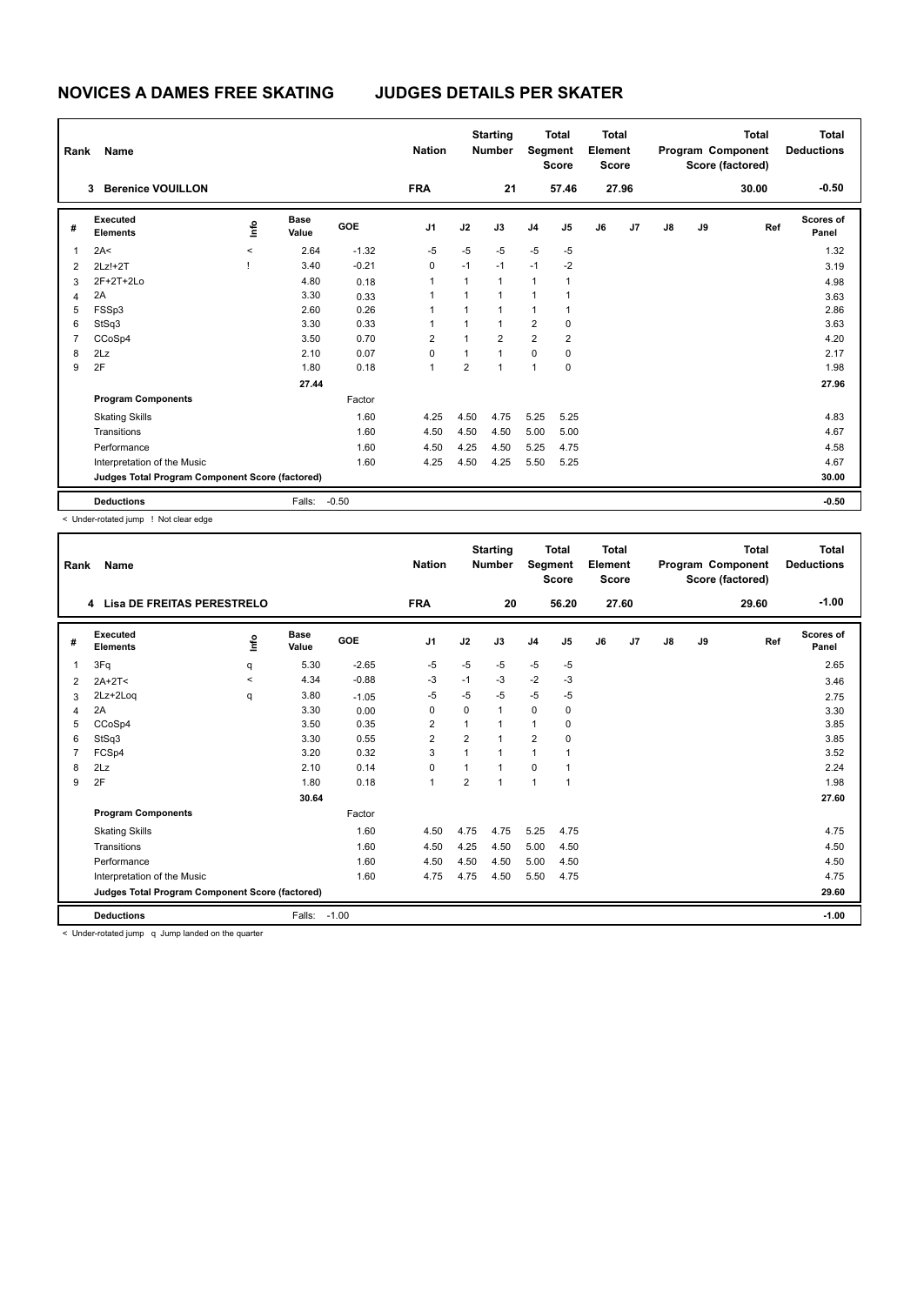| Rank           | <b>Name</b>                                     |      |                      |            | <b>Nation</b>  |              | <b>Starting</b><br><b>Number</b> |                | <b>Total</b><br>Segment<br><b>Score</b> | <b>Total</b><br>Element<br><b>Score</b> |       |               |    | <b>Total</b><br>Program Component<br>Score (factored) | Total<br><b>Deductions</b> |
|----------------|-------------------------------------------------|------|----------------------|------------|----------------|--------------|----------------------------------|----------------|-----------------------------------------|-----------------------------------------|-------|---------------|----|-------------------------------------------------------|----------------------------|
|                | 5 Lena HELT                                     |      |                      |            | <b>FRA</b>     |              | 15                               |                | 56.14                                   |                                         | 28.54 |               |    | 27.60                                                 | 0.00                       |
| #              | Executed<br><b>Elements</b>                     | ١mfo | <b>Base</b><br>Value | <b>GOE</b> | J <sub>1</sub> | J2           | J3                               | J <sub>4</sub> | J5                                      | J6                                      | J7    | $\mathsf{J}8$ | J9 | Ref                                                   | <b>Scores of</b><br>Panel  |
| 1              | 2F+2Lo+2T                                       |      | 4.80                 | 0.12       | $\mathbf{1}$   | $\mathbf{1}$ | $\mathbf 0$                      | $\mathbf{1}$   | $\mathbf 0$                             |                                         |       |               |    |                                                       | 4.92                       |
| 2              | 2A                                              |      | 3.30                 | 0.33       | 1              | $\mathbf{1}$ | $\mathbf{1}$                     | $\mathbf{1}$   | 0                                       |                                         |       |               |    |                                                       | 3.63                       |
| 3              | 2A                                              |      | 3.30                 | $-0.77$    | $-2$           | $-1$         | $-3$                             | $-2$           | $-3$                                    |                                         |       |               |    |                                                       | 2.53                       |
| $\overline{4}$ | FCSSp3                                          |      | 2.60                 | 0.00       | 1              | 0            | $\mathbf 0$                      | 0              | $-1$                                    |                                         |       |               |    |                                                       | 2.60                       |
| 5              | $2F+2Lo$                                        |      | 3.50                 | 0.06       |                | 0            | $\overline{1}$                   | $\mathbf 0$    | 0                                       |                                         |       |               |    |                                                       | 3.56                       |
| 6              | 2Lz                                             |      | 2.10                 | 0.00       | 0              | 0            | $\overline{1}$                   | 0              | 0                                       |                                         |       |               |    |                                                       | 2.10                       |
| $\overline{7}$ | 2Lz                                             |      | 2.10                 | 0.07       | 0              | 0            | $\overline{1}$                   | $\mathbf{1}$   | $\mathbf 0$                             |                                         |       |               |    |                                                       | 2.17                       |
| 8              | CCoSp4                                          |      | 3.50                 | 0.23       | 0              | $\mathbf{1}$ | $\mathbf{1}$                     | 0              | 1                                       |                                         |       |               |    |                                                       | 3.73                       |
| 9              | StSq3                                           |      | 3.30                 | 0.00       | 0              | 0            | $\mathbf 0$                      | $\pmb{0}$      | 0                                       |                                         |       |               |    |                                                       | 3.30                       |
|                |                                                 |      | 28.50                |            |                |              |                                  |                |                                         |                                         |       |               |    |                                                       | 28.54                      |
|                | <b>Program Components</b>                       |      |                      | Factor     |                |              |                                  |                |                                         |                                         |       |               |    |                                                       |                            |
|                | <b>Skating Skills</b>                           |      |                      | 1.60       | 4.50           | 4.25         | 4.50                             | 5.00           | 4.75                                    |                                         |       |               |    |                                                       | 4.58                       |
|                | Transitions                                     |      |                      | 1.60       | 4.00           | 4.00         | 4.25                             | 4.50           | 4.50                                    |                                         |       |               |    |                                                       | 4.25                       |
|                | Performance                                     |      |                      | 1.60       | 4.00           | 4.00         | 4.00                             | 4.75           | 4.50                                    |                                         |       |               |    |                                                       | 4.17                       |
|                | Interpretation of the Music                     |      |                      | 1.60       | 4.00           | 3.75         | 4.00                             | 4.75           | 4.75                                    |                                         |       |               |    |                                                       | 4.25                       |
|                | Judges Total Program Component Score (factored) |      |                      |            |                |              |                                  |                |                                         |                                         |       |               |    |                                                       | 27.60                      |
|                | <b>Deductions</b>                               |      |                      |            |                |              |                                  |                |                                         |                                         |       |               |    |                                                       | 0.00                       |

|                | Rank<br>Name<br><b>Loan BUI VAN FOUCHE</b><br>6 |           |                      |            | <b>Nation</b>  |                | <b>Starting</b><br><b>Number</b> |                | <b>Total</b><br>Segment<br><b>Score</b> | <b>Total</b><br>Element<br><b>Score</b> |       |               |    | <b>Total</b><br>Program Component<br>Score (factored) | <b>Total</b><br><b>Deductions</b> |
|----------------|-------------------------------------------------|-----------|----------------------|------------|----------------|----------------|----------------------------------|----------------|-----------------------------------------|-----------------------------------------|-------|---------------|----|-------------------------------------------------------|-----------------------------------|
|                |                                                 |           |                      |            | <b>FRA</b>     |                | 22                               |                | 55.70                                   |                                         | 27.37 |               |    | 29.33                                                 | $-1.00$                           |
| #              | Executed<br><b>Elements</b>                     | lnfo      | <b>Base</b><br>Value | <b>GOE</b> | J <sub>1</sub> | J2             | J3                               | J <sub>4</sub> | J <sub>5</sub>                          | J6                                      | J7    | $\mathsf{J}8$ | J9 | Ref                                                   | <b>Scores of</b><br>Panel         |
| 1              | 2A+2T+2Lo                                       |           | 6.30                 | 0.22       | $\Omega$       | 2              | $\Omega$                         | $\mathbf{1}$   | 1                                       |                                         |       |               |    |                                                       | 6.52                              |
| $\overline{2}$ | 3S<                                             | $\hat{~}$ | 3.44                 | $-1.72$    | -5             | $-5$           | $-5$                             | $-5$           | $-5$                                    |                                         |       |               |    |                                                       | 1.72                              |
| 3              | 3Sq+REP                                         | q         | 3.01                 | $-2.15$    | $-5$           | $-5$           | $-5$                             | $-5$           | $-5$                                    |                                         |       |               |    |                                                       | 0.86                              |
| 4              | StSq3                                           |           | 3.30                 | 0.11       | $\Omega$       | $\mathbf{1}$   | 0                                | $\mathbf 0$    | 1                                       |                                         |       |               |    |                                                       | 3.41                              |
| 5              | $2A+2T$                                         |           | 4.60                 | $-0.44$    | $\Omega$       | $-1$           | $-2$                             | $-2$           | $-1$                                    |                                         |       |               |    |                                                       | 4.16                              |
| 6              | 2Lz                                             |           | 2.10                 | 0.14       |                | 1              | $\mathbf{1}$                     | 0              | 0                                       |                                         |       |               |    |                                                       | 2.24                              |
| $\overline{7}$ | CCoSp4                                          |           | 3.50                 | 0.35       | 1              | $\overline{2}$ | $\overline{1}$                   | $\mathbf{1}$   | 1                                       |                                         |       |               |    |                                                       | 3.85                              |
| 8              | 2Lz                                             |           | 2.10                 | 0.21       |                | $\mathbf{1}$   | $\mathbf 1$                      | $\mathbf 0$    | 1                                       |                                         |       |               |    |                                                       | 2.31                              |
| 9              | FSSp2                                           |           | 2.30                 | 0.00       | 1              | $-2$           | $\Omega$                         | $\mathbf 0$    | 0                                       |                                         |       |               |    |                                                       | 2.30                              |
|                |                                                 |           | 30.65                |            |                |                |                                  |                |                                         |                                         |       |               |    |                                                       | 27.37                             |
|                | <b>Program Components</b>                       |           |                      | Factor     |                |                |                                  |                |                                         |                                         |       |               |    |                                                       |                                   |
|                | <b>Skating Skills</b>                           |           |                      | 1.60       | 4.50           | 4.75           | 4.75                             | 5.00           | 5.00                                    |                                         |       |               |    |                                                       | 4.83                              |
|                | Transitions                                     |           |                      | 1.60       | 4.50           | 4.50           | 4.50                             | 5.00           | 4.75                                    |                                         |       |               |    |                                                       | 4.58                              |
|                | Performance                                     |           |                      | 1.60       | 4.25           | 4.25           | 4.50                             | 4.75           | 4.50                                    |                                         |       |               |    |                                                       | 4.42                              |
|                | Interpretation of the Music                     |           |                      | 1.60       | 4.25           | 4.00           | 4.50                             | 4.75           | 5.25                                    |                                         |       |               |    |                                                       | 4.50                              |
|                | Judges Total Program Component Score (factored) |           |                      |            |                |                |                                  |                |                                         |                                         |       |               |    |                                                       | 29.33                             |
|                | <b>Deductions</b>                               |           | Falls:               | $-1.00$    |                |                |                                  |                |                                         |                                         |       |               |    |                                                       | $-1.00$                           |

< Under-rotated jump REP Jump repetition q Jump landed on the quarter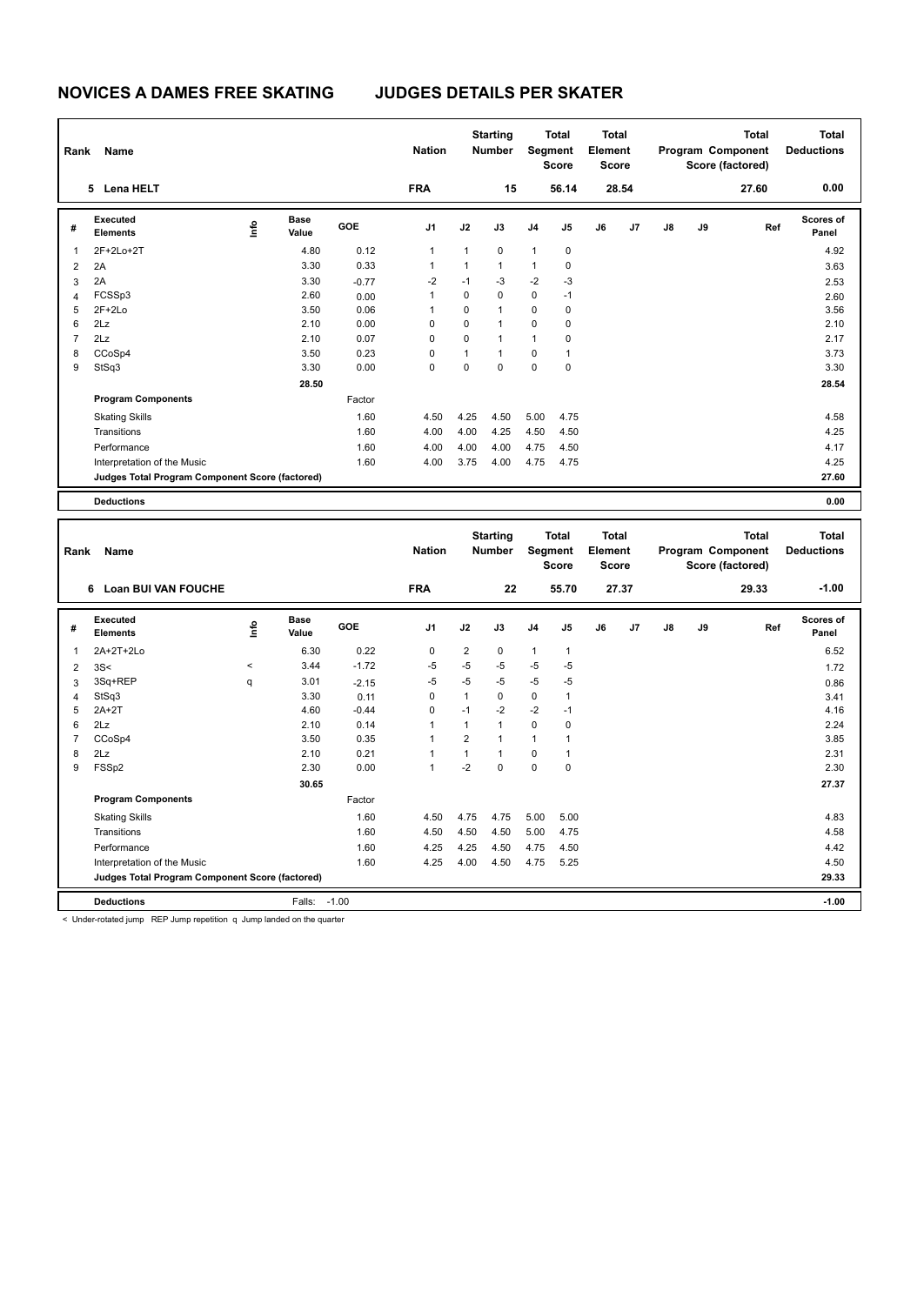| Rank           | Name                                            |    | <b>Nation</b>        |            | <b>Starting</b><br><b>Number</b> | Segment        | <b>Total</b><br><b>Score</b> | Total<br>Element<br><b>Score</b> |                |    |       | <b>Total</b><br>Program Component<br>Score (factored) | <b>Total</b><br><b>Deductions</b> |       |                    |
|----------------|-------------------------------------------------|----|----------------------|------------|----------------------------------|----------------|------------------------------|----------------------------------|----------------|----|-------|-------------------------------------------------------|-----------------------------------|-------|--------------------|
|                | <b>Hannah SPRUNG</b><br>$\overline{7}$          |    |                      |            | <b>FRA</b>                       |                | 19                           |                                  | 55.60          |    | 27.20 |                                                       |                                   | 28.40 | 0.00               |
| #              | Executed<br><b>Elements</b>                     | ١m | <b>Base</b><br>Value | <b>GOE</b> | J <sub>1</sub>                   | J2             | J3                           | J <sub>4</sub>                   | J5             | J6 | J7    | $\mathsf{J}8$                                         | J9                                | Ref   | Scores of<br>Panel |
| 1              | 3Sq                                             | q  | 4.30                 | $-2.15$    | $-5$                             | $-5$           | $-5$                         | $-4$                             | $-5$           |    |       |                                                       |                                   |       | 2.15               |
| $\overline{2}$ | 2A                                              |    | 3.30                 | $-0.22$    | $-1$                             | 0              | $-1$                         | 0                                | $-2$           |    |       |                                                       |                                   |       | 3.08               |
| 3              | $2Lz+2T$                                        |    | 3.40                 | 0.21       | 1                                | 1              | $\mathbf{1}$                 | 1                                | 1              |    |       |                                                       |                                   |       | 3.61               |
| $\overline{4}$ | 2F                                              |    | 1.80                 | 0.18       | 1                                | 1              | $\overline{1}$               | 0                                | $\overline{1}$ |    |       |                                                       |                                   |       | 1.98               |
| 5              | CCoSp3                                          |    | 3.00                 | 0.40       | 1                                | $\overline{2}$ | $\mathbf{1}$                 | 0                                | 2              |    |       |                                                       |                                   |       | 3.40               |
| 6              | 2A                                              |    | 3.30                 | $-0.22$    | $-1$                             | 0              | $-1$                         | $\mathbf 0$                      | $-1$           |    |       |                                                       |                                   |       | 3.08               |
| $\overline{7}$ | FCSp3                                           |    | 2.80                 | 0.09       | 0                                | $\Omega$       | $\mathbf{1}$                 | $-1$                             | $\mathbf{1}$   |    |       |                                                       |                                   |       | 2.89               |
| 8              | 2F+1Eu+2S                                       |    | 3.60                 | 0.00       | 0                                | 1              | $\mathbf 0$                  | 0                                | 0              |    |       |                                                       |                                   |       | 3.60               |
| 9              | StSq3                                           |    | 3.30                 | 0.11       | 0                                | 0              | $\overline{1}$               | 0                                | $\overline{1}$ |    |       |                                                       |                                   |       | 3.41               |
|                |                                                 |    | 28.80                |            |                                  |                |                              |                                  |                |    |       |                                                       |                                   |       | 27.20              |
|                | <b>Program Components</b>                       |    |                      | Factor     |                                  |                |                              |                                  |                |    |       |                                                       |                                   |       |                    |
|                | <b>Skating Skills</b>                           |    |                      | 1.60       | 4.25                             | 4.50           | 4.75                         | 5.00                             | 5.00           |    |       |                                                       |                                   |       | 4.75               |
|                | Transitions                                     |    |                      | 1.60       | 4.00                             | 4.25           | 4.25                         | 4.75                             | 4.75           |    |       |                                                       |                                   |       | 4.42               |
|                | Performance                                     |    |                      | 1.60       | 4.00                             | 4.00           | 4.25                         | 4.75                             | 5.00           |    |       |                                                       |                                   |       | 4.33               |
|                | Interpretation of the Music                     |    |                      | 1.60       | 3.75                             | 4.00           | 4.00                         | 4.75                             | 5.00           |    |       |                                                       |                                   |       | 4.25               |
|                | Judges Total Program Component Score (factored) |    |                      |            |                                  |                |                              |                                  |                |    |       |                                                       |                                   |       | 28.40              |
|                | <b>Deductions</b>                               |    |                      |            |                                  |                |                              |                                  |                |    |       |                                                       |                                   |       | 0.00               |

q Jump landed on the quarter

| Rank | Name                                            |    |                      |         | <b>Nation</b>  |                | <b>Starting</b><br><b>Number</b> | Segment        | <b>Total</b><br><b>Score</b> | <b>Total</b><br>Element<br><b>Score</b> |       |               |    | <b>Total</b><br>Program Component<br>Score (factored) | <b>Total</b><br><b>Deductions</b> |
|------|-------------------------------------------------|----|----------------------|---------|----------------|----------------|----------------------------------|----------------|------------------------------|-----------------------------------------|-------|---------------|----|-------------------------------------------------------|-----------------------------------|
|      | <b>Lison AGRAPART</b><br>8                      |    |                      |         | <b>FRA</b>     |                | 12                               |                | 54.67                        |                                         | 27.16 |               |    | 28.01                                                 | $-0.50$                           |
| #    | Executed<br><b>Elements</b>                     | ۴٥ | <b>Base</b><br>Value | GOE     | J <sub>1</sub> | J2             | J3                               | J <sub>4</sub> | J5                           | J6                                      | J7    | $\mathsf{J}8$ | J9 | Ref                                                   | <b>Scores of</b><br>Panel         |
| 1    | 2A                                              |    | 3.30                 | 0.00    | 0              | $\mathbf{1}$   | 0                                | $\mathbf 0$    | 0                            |                                         |       |               |    |                                                       | 3.30                              |
| 2    | 3F                                              |    | 5.30                 | $-2.65$ | $-5$           | $-5$           | $-5$                             | $-5$           | $-5$                         |                                         |       |               |    |                                                       | 2.65                              |
| 3    | 2A                                              |    | 3.30                 | $-1.21$ | $-4$           | $-3$           | $-4$                             | $-3$           | $-4$                         |                                         |       |               |    |                                                       | 2.09                              |
| 4    | FSSp3                                           |    | 2.60                 | $-0.17$ | $-2$           | $-1$           | 0                                | $\mathbf{1}$   | $-1$                         |                                         |       |               |    |                                                       | 2.43                              |
| 5    | StSq3                                           |    | 3.30                 | 0.22    | 1              | 0              | 1                                | $\mathbf 0$    | $\mathbf{1}$                 |                                         |       |               |    |                                                       | 3.52                              |
| 6    | $2Lz+2T$                                        |    | 3.40                 | $-0.56$ | $-2$           | $-3$           | $-2$                             | $-3$           | $-3$                         |                                         |       |               |    |                                                       | 2.84                              |
| 7    | 2Lz+2T+2Lo                                      |    | 5.10                 | 0.07    | 0              | 1              | 0                                | 0              | 1                            |                                         |       |               |    |                                                       | 5.17                              |
| 8    | 2F                                              |    | 1.80                 | 0.06    | 1              | $\overline{1}$ | 0                                | $\mathbf 0$    | 0                            |                                         |       |               |    |                                                       | 1.86                              |
| 9    | CCoSp3                                          |    | 3.00                 | 0.30    | $\overline{1}$ | $\overline{1}$ | 1                                | 1              | $\overline{2}$               |                                         |       |               |    |                                                       | 3.30                              |
|      |                                                 |    | 31.10                |         |                |                |                                  |                |                              |                                         |       |               |    |                                                       | 27.16                             |
|      | <b>Program Components</b>                       |    |                      | Factor  |                |                |                                  |                |                              |                                         |       |               |    |                                                       |                                   |
|      | <b>Skating Skills</b>                           |    |                      | 1.60    | 4.50           | 4.50           | 4.25                             | 5.00           | 5.00                         |                                         |       |               |    |                                                       | 4.67                              |
|      | Transitions                                     |    |                      | 1.60    | 4.00           | 4.00           | 3.75                             | 4.50           | 4.75                         |                                         |       |               |    |                                                       | 4.17                              |
|      | Performance                                     |    |                      | 1.60    | 4.25           | 3.25           | 4.00                             | 4.50           | 4.50                         |                                         |       |               |    |                                                       | 4.25                              |
|      | Interpretation of the Music                     |    |                      | 1.60    | 4.50           | 3.00           | 4.00                             | 4.75           | 4.75                         |                                         |       |               |    |                                                       | 4.42                              |
|      | Judges Total Program Component Score (factored) |    |                      |         |                |                |                                  |                |                              |                                         |       |               |    |                                                       | 28.01                             |
|      | <b>Deductions</b>                               |    | Falls:               | $-0.50$ |                |                |                                  |                |                              |                                         |       |               |    |                                                       | $-0.50$                           |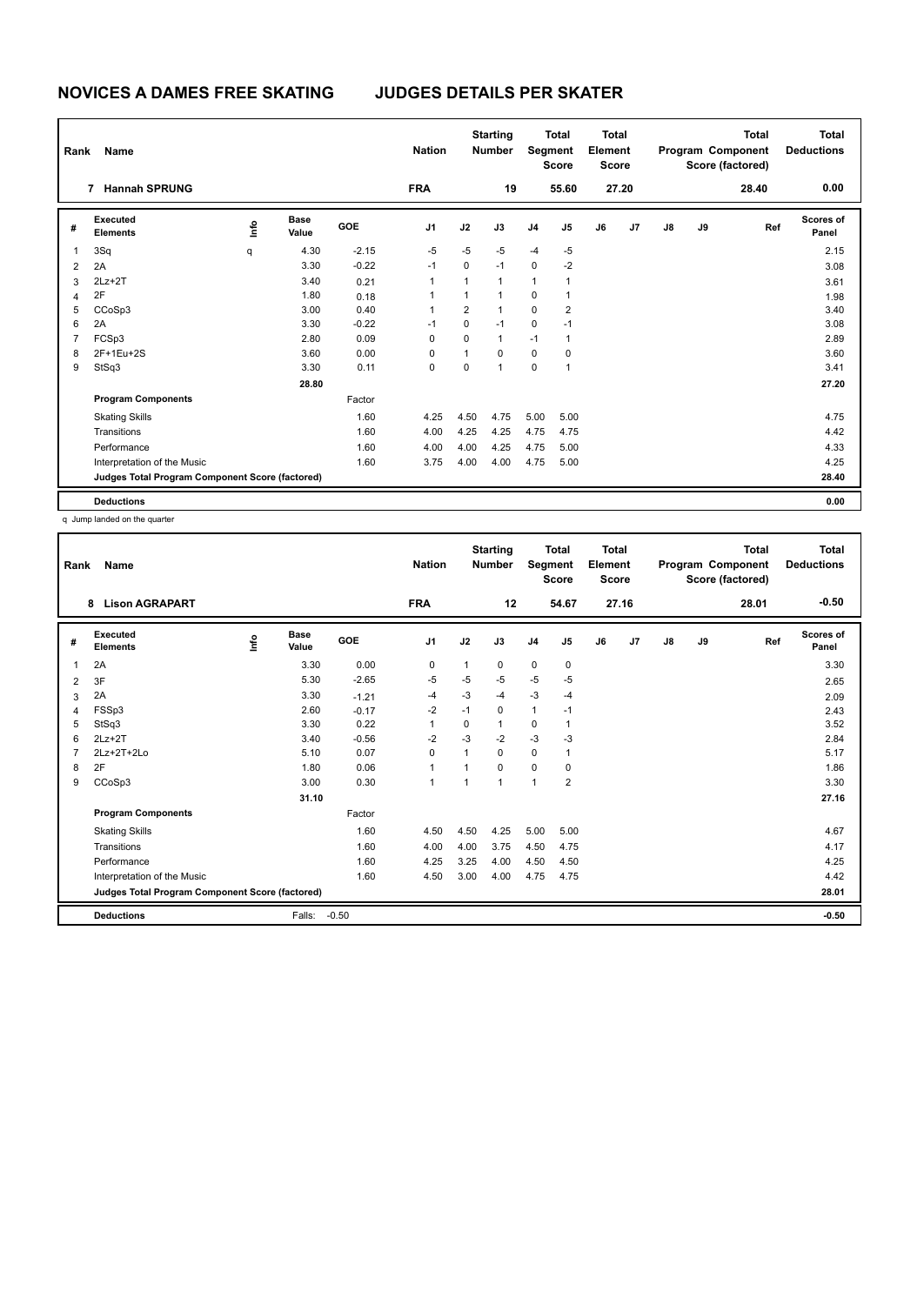| Rank           | Name                                            |      |                      |            | <b>Nation</b>  |             | <b>Starting</b><br><b>Number</b> | Segment        | <b>Total</b><br><b>Score</b> | <b>Total</b><br>Element<br><b>Score</b> |         |    |    | <b>Total</b><br>Program Component<br>Score (factored) | <b>Total</b><br><b>Deductions</b> |
|----------------|-------------------------------------------------|------|----------------------|------------|----------------|-------------|----------------------------------|----------------|------------------------------|-----------------------------------------|---------|----|----|-------------------------------------------------------|-----------------------------------|
|                | <b>Ines BELOT</b><br>9                          |      |                      |            | <b>FRA</b>     |             | 17                               |                | 54.61                        |                                         | 28.95 B |    |    | 26.66                                                 | $-1.00$                           |
| #              | Executed<br><b>Elements</b>                     | lnfo | <b>Base</b><br>Value | <b>GOE</b> | J <sub>1</sub> | J2          | J3                               | J <sub>4</sub> | J <sub>5</sub>               | J6                                      | J7      | J8 | J9 | Ref                                                   | Scores of<br>Panel                |
| 1              | 3S                                              |      | 4.30                 | $-0.14$    | 0              | $\mathbf 0$ | $-1$                             | $-1$           | $\pmb{0}$                    |                                         |         |    |    |                                                       | 4.16                              |
| 2              | $2A+2T$                                         |      | 4.60                 | 0.00       | 0              | 0           | 0                                | $\mathbf 0$    | $\mathbf{1}$                 |                                         |         |    |    |                                                       | 4.60                              |
| 3              | 3Tq                                             | q    | 4.20                 | $-1.26$    | $-3$           | $-3$        | $-2$                             | $-3$           | $-3$                         |                                         |         |    |    |                                                       | 2.94                              |
| 4              | CCoSp4                                          |      | 3.50                 | 0.12       |                | 0           | $\mathbf 0$                      | $\mathbf 0$    | 1                            |                                         |         |    |    |                                                       | 3.62                              |
| 5              | $2Lz + 2T$                                      |      | 3.40                 | 0.00       | 0              | $\mathbf 0$ | $\mathbf{1}$                     | $\mathbf 0$    | 0                            |                                         |         |    |    |                                                       | 3.40                              |
| 6              | 2A                                              |      | 3.30                 | $-0.33$    | $-1$           | $-1$        | $-1$                             | $-1$           | $-1$                         |                                         |         |    |    |                                                       | 2.97                              |
| $\overline{7}$ | 3Sq+REP                                         | q    | 3.01                 | $-1.15$    | $-2$           | $-3$        | $-2$                             | $-4$           | $-3$                         |                                         |         |    |    |                                                       | 1.86                              |
| 8              | StSq1                                           |      | 1.80                 | 0.00       | 0              | 0           | $\mathbf 0$                      | $\mathbf 0$    | $\mathbf{1}$                 |                                         |         |    |    |                                                       | 1.80                              |
| 9              | FSSp3                                           |      | 2.60                 | 0.00       | 0              | $\mathbf 0$ | $\mathbf 0$                      | $\mathbf 0$    | 1                            |                                         |         |    |    |                                                       | 2.60                              |
|                |                                                 |      | 30.71                |            |                |             |                                  |                |                              |                                         |         |    |    |                                                       | 28.95                             |
|                | <b>Program Components</b>                       |      |                      | Factor     |                |             |                                  |                |                              |                                         |         |    |    |                                                       |                                   |
|                | <b>Skating Skills</b>                           |      |                      | 1.60       | 4.25           | 4.50        | 4.50                             | 4.75           | 5.25                         |                                         |         |    |    |                                                       | 4.58                              |
|                | Transitions                                     |      |                      | 1.60       | 3.75           | 4.25        | 4.00                             | 4.50           | 4.75                         |                                         |         |    |    |                                                       | 4.25                              |
|                | Performance                                     |      |                      | 1.60       | 3.50           | 4.00        | 3.75                             | 4.50           | 4.75                         |                                         |         |    |    |                                                       | 4.08                              |
|                | Interpretation of the Music                     |      |                      | 1.60       | 3.75           | 3.50        | 3.50                             | 4.00           | 5.00                         |                                         |         |    |    |                                                       | 3.75                              |
|                | Judges Total Program Component Score (factored) |      |                      |            |                |             |                                  |                |                              |                                         |         |    |    |                                                       | 26.66                             |
|                | <b>Deductions</b>                               |      | Late start:          | $-1.00$    |                |             |                                  |                |                              |                                         |         |    |    |                                                       | $-1.00$                           |

REP Jump repetition q Jump landed on the quarter

| Rank | Name                                            |             |                      |         | <b>Nation</b>  |      | <b>Starting</b><br><b>Number</b> | Segment        | <b>Total</b><br><b>Score</b> | <b>Total</b><br>Element<br><b>Score</b> |       |               |    | <b>Total</b><br>Program Component<br>Score (factored) | Total<br><b>Deductions</b> |
|------|-------------------------------------------------|-------------|----------------------|---------|----------------|------|----------------------------------|----------------|------------------------------|-----------------------------------------|-------|---------------|----|-------------------------------------------------------|----------------------------|
| 10   | Emma HIADLOVSKA                                 |             |                      |         | <b>FRA</b>     |      | 14                               |                | 54.51                        |                                         | 25.42 |               |    | 29.59                                                 | $-0.50$                    |
| #    | Executed<br><b>Elements</b>                     | <u>info</u> | <b>Base</b><br>Value | GOE     | J <sub>1</sub> | J2   | J3                               | J <sub>4</sub> | J5                           | J6                                      | J7    | $\mathsf{J}8$ | J9 | Ref                                                   | <b>Scores of</b><br>Panel  |
| 1    | 2A<                                             | $\prec$     | 2.64                 | $-0.53$ | $-2$           | $-1$ | $-2$                             | $-2$           | $-2$                         |                                         |       |               |    |                                                       | 2.11                       |
| 2    | 2F!                                             |             | 1.80                 | $-0.06$ | 0              | $-1$ | $\mathbf 0$                      | 0              | $-1$                         |                                         |       |               |    |                                                       | 1.74                       |
| 3    | 2A<                                             | $\prec$     | 2.64                 | $-1.32$ | $-5$           | $-5$ | $-5$                             | -5             | $-5$                         |                                         |       |               |    |                                                       | 1.32                       |
| 4    | CCoSp4                                          |             | 3.50                 | 0.35    | 3              | 1    | $\mathbf{1}$                     | $\mathbf{1}$   | 1                            |                                         |       |               |    |                                                       | 3.85                       |
| 5    | 2F!+2Lo<+2T                                     | $\prec$     | 4.46                 | $-0.72$ | $-4$           | $-4$ | $-4$                             | $-2$           | $-5$                         |                                         |       |               |    |                                                       | 3.74                       |
| 6    | 2Lz+2Loq                                        | q           | 3.80                 | $-0.35$ | $-1$           | $-1$ | $-2$                             | $-2$           | $-2$                         |                                         |       |               |    |                                                       | 3.45                       |
| 7    | 2Lz                                             |             | 2.10                 | 0.07    | $\Omega$       | 1    | $\overline{1}$                   | $\Omega$       | 0                            |                                         |       |               |    |                                                       | 2.17                       |
| 8    | FCSp4                                           |             | 3.20                 | 0.21    | 0              | $-1$ |                                  | $\mathbf{1}$   | $\overline{2}$               |                                         |       |               |    |                                                       | 3.41                       |
| 9    | StSq3                                           |             | 3.30                 | 0.33    | $\mathbf{1}$   | 1    | 1                                | $\mathbf{1}$   | $\Omega$                     |                                         |       |               |    |                                                       | 3.63                       |
|      |                                                 |             | 27.44                |         |                |      |                                  |                |                              |                                         |       |               |    |                                                       | 25.42                      |
|      | <b>Program Components</b>                       |             |                      | Factor  |                |      |                                  |                |                              |                                         |       |               |    |                                                       |                            |
|      | <b>Skating Skills</b>                           |             |                      | 1.60    | 4.75           | 4.50 | 4.75                             | 5.25           | 4.75                         |                                         |       |               |    |                                                       | 4.75                       |
|      | Transitions                                     |             |                      | 1.60    | 4.25           | 4.25 | 4.25                             | 4.75           | 4.50                         |                                         |       |               |    |                                                       | 4.33                       |
|      | Performance                                     |             |                      | 1.60    | 4.75           | 4.50 | 4.50                             | 4.75           | 4.50                         |                                         |       |               |    |                                                       | 4.58                       |
|      | Interpretation of the Music                     |             |                      | 1.60    | 5.00           | 4.75 | 4.50                             | 5.00           | 4.75                         |                                         |       |               |    |                                                       | 4.83                       |
|      | Judges Total Program Component Score (factored) |             |                      |         |                |      |                                  |                |                              |                                         |       |               |    |                                                       | 29.59                      |
|      | <b>Deductions</b>                               | .           | Falls:               | $-0.50$ |                |      |                                  |                |                              |                                         |       |               |    |                                                       | $-0.50$                    |

< Under-rotated jump ! Not clear edge q Jump landed on the quarter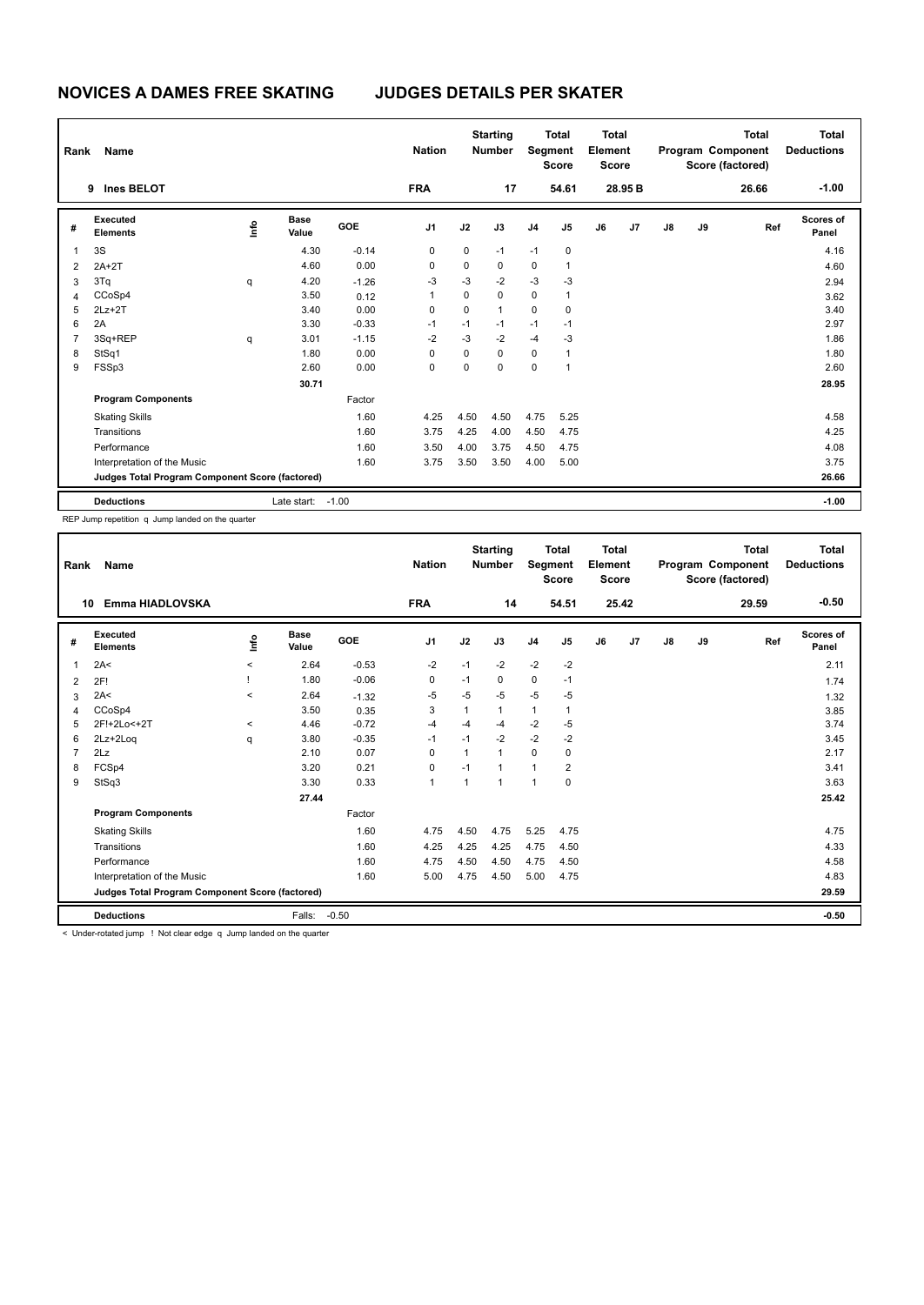| Rank           | Name                                            |       |                      |            | <b>Nation</b>  |              | <b>Starting</b><br><b>Number</b> | Segment        | <b>Total</b><br><b>Score</b> | Total<br>Element<br><b>Score</b> |       |    |    | Total<br>Program Component<br>Score (factored) | <b>Total</b><br><b>Deductions</b> |
|----------------|-------------------------------------------------|-------|----------------------|------------|----------------|--------------|----------------------------------|----------------|------------------------------|----------------------------------|-------|----|----|------------------------------------------------|-----------------------------------|
|                | <b>Alexandra BAUSSERON</b><br>11                |       |                      |            | <b>FRA</b>     |              | 10                               |                | 53.86                        |                                  | 25.73 |    |    | 28.13                                          | 0.00                              |
| #              | Executed<br><b>Elements</b>                     | lnfo  | <b>Base</b><br>Value | <b>GOE</b> | J <sub>1</sub> | J2           | J3                               | J <sub>4</sub> | J <sub>5</sub>               | J6                               | J7    | J8 | J9 | Ref                                            | Scores of<br>Panel                |
| 1              | 2Aq                                             | q     | 3.30                 | $-1.65$    | $-5$           | $-5$         | $-5$                             | $-4$           | $-5$                         |                                  |       |    |    |                                                | 1.65                              |
| $\overline{2}$ | $2F+2T$                                         |       | 3.10                 | 0.18       | $\mathbf{1}$   | $\mathbf{1}$ | $\mathbf{1}$                     | $\overline{2}$ | $\mathbf{1}$                 |                                  |       |    |    |                                                | 3.28                              |
| 3              | 2F                                              |       | 1.80                 | 0.12       | 0              | 2            | $\mathbf{1}$                     | $\mathbf{1}$   | 0                            |                                  |       |    |    |                                                | 1.92                              |
| $\overline{4}$ | 2A<                                             | $\,<$ | 2.64                 | $-0.70$    | -3             | $-2$         | $-4$                             | $-2$           | $-3$                         |                                  |       |    |    |                                                | 1.94                              |
| 5              | FCSSp1                                          |       | 1.90                 | 0.06       | 0              | 0            | $-1$                             | $\mathbf{1}$   | 2                            |                                  |       |    |    |                                                | 1.96                              |
| 6              | 2Lz                                             |       | 2.10                 | 0.21       | 1              | 1            | $\mathbf{1}$                     | 1              |                              |                                  |       |    |    |                                                | 2.31                              |
| $\overline{7}$ | CCoSp4                                          |       | 3.50                 | 0.12       | 0              | $-1$         | $\mathbf 0$                      | $\overline{2}$ | 1                            |                                  |       |    |    |                                                | 3.62                              |
| 8              | 2Lz+2T+2Lo                                      |       | 5.10                 | 0.21       | $\mathbf 0$    | 1            | $\mathbf{1}$                     | $\mathbf{1}$   | $\overline{2}$               |                                  |       |    |    |                                                | 5.31                              |
| 9              | StSq3                                           |       | 3.30                 | 0.44       | 1              | 0            | $\overline{1}$                   | $\overline{2}$ | $\overline{2}$               |                                  |       |    |    |                                                | 3.74                              |
|                |                                                 |       | 26.74                |            |                |              |                                  |                |                              |                                  |       |    |    |                                                | 25.73                             |
|                | <b>Program Components</b>                       |       |                      | Factor     |                |              |                                  |                |                              |                                  |       |    |    |                                                |                                   |
|                | <b>Skating Skills</b>                           |       |                      | 1.60       | 4.00           | 4.00         | 4.25                             | 5.00           | 5.00                         |                                  |       |    |    |                                                | 4.42                              |
|                | Transitions                                     |       |                      | 1.60       | 4.00           | 4.25         | 4.00                             | 4.75           | 4.75                         |                                  |       |    |    |                                                | 4.33                              |
|                | Performance                                     |       |                      | 1.60       | 4.00           | 4.00         | 4.25                             | 5.25           | 4.75                         |                                  |       |    |    |                                                | 4.33                              |
|                | Interpretation of the Music                     |       |                      | 1.60       | 4.25           | 3.75         | 4.00                             | 5.25           | 5.25                         |                                  |       |    |    |                                                | 4.50                              |
|                | Judges Total Program Component Score (factored) |       |                      |            |                |              |                                  |                |                              |                                  |       |    |    |                                                | 28.13                             |
|                | <b>Deductions</b>                               |       |                      |            |                |              |                                  |                |                              |                                  |       |    |    |                                                | 0.00                              |

< Under-rotated jump q Jump landed on the quarter

| Rank | Name                                            |    |                      |        | <b>Nation</b>  |                          | <b>Starting</b><br><b>Number</b> | Segment        | <b>Total</b><br><b>Score</b> | <b>Total</b><br>Element<br><b>Score</b> |       |               |    | <b>Total</b><br>Program Component<br>Score (factored) | <b>Total</b><br><b>Deductions</b> |
|------|-------------------------------------------------|----|----------------------|--------|----------------|--------------------------|----------------------------------|----------------|------------------------------|-----------------------------------------|-------|---------------|----|-------------------------------------------------------|-----------------------------------|
|      | <b>Eloane CAPEAUMONT</b><br>12                  |    |                      |        | <b>FRA</b>     |                          | 11                               |                | 53.46                        |                                         | 25.59 |               |    | 27.87                                                 | 0.00                              |
| #    | <b>Executed</b><br><b>Elements</b>              | ۴٥ | <b>Base</b><br>Value | GOE    | J1             | J2                       | J3                               | J <sub>4</sub> | J <sub>5</sub>               | J6                                      | J7    | $\mathsf{J}8$ | J9 | Ref                                                   | <b>Scores of</b><br>Panel         |
| 1    | 3S                                              |    | 4.30                 | 0.00   | 1              | 0                        | 0                                | 0              | 0                            |                                         |       |               |    |                                                       | 4.30                              |
| 2    | $2A+2T$                                         |    | 4.60                 | 0.22   | 1              | $\mathbf 0$              | $\mathbf{1}$                     | $\mathbf{1}$   | $\mathbf 0$                  |                                         |       |               |    |                                                       | 4.82                              |
| 3    | CCoSp2V                                         |    | 1.88                 | 0.25   | $\overline{2}$ | 1                        | 1                                | 1              | $\overline{2}$               |                                         |       |               |    |                                                       | 2.13                              |
| 4    | Α                                               |    | 0.00                 | 0.00   |                |                          |                                  |                |                              |                                         |       |               |    |                                                       | 0.00                              |
| 5    | 2Lz                                             |    | 2.10                 | 0.21   | 1              | $\overline{1}$           | 1                                | $\mathbf 0$    | 1                            |                                         |       |               |    |                                                       | 2.31                              |
| 6    | 2Lz+1Eu+2S                                      |    | 3.90                 | 0.14   | 1              |                          | 1                                | $\mathbf 0$    | 0                            |                                         |       |               |    |                                                       | 4.04                              |
| 7    | StSq3                                           |    | 3.30                 | 0.00   | 0              | $\Omega$                 | 0                                | $\mathbf 0$    | 1                            |                                         |       |               |    |                                                       | 3.30                              |
| 8    | 2F                                              |    | 1.80                 | 0.12   | 1              | 1                        | 0                                | 0              | 1                            |                                         |       |               |    |                                                       | 1.92                              |
| 9    | FCSSp3                                          |    | 2.60                 | 0.17   | $\mathbf{1}$   | $\overline{\phantom{a}}$ | 1                                | $-1$           | 0                            |                                         |       |               |    |                                                       | 2.77                              |
|      |                                                 |    | 24.48                |        |                |                          |                                  |                |                              |                                         |       |               |    |                                                       | 25.59                             |
|      | <b>Program Components</b>                       |    |                      | Factor |                |                          |                                  |                |                              |                                         |       |               |    |                                                       |                                   |
|      | <b>Skating Skills</b>                           |    |                      | 1.60   | 4.00           | 4.50                     | 4.25                             | 5.00           | 5.00                         |                                         |       |               |    |                                                       | 4.58                              |
|      | Transitions                                     |    |                      | 1.60   | 4.25           | 4.00                     | 4.00                             | 4.50           | 4.50                         |                                         |       |               |    |                                                       | 4.25                              |
|      | Performance                                     |    |                      | 1.60   | 4.00           | 4.00                     | 4.00                             | 4.50           | 4.75                         |                                         |       |               |    |                                                       | 4.17                              |
|      | Interpretation of the Music                     |    |                      | 1.60   | 4.25           | 4.25                     | 4.00                             | 4.75           | 5.00                         |                                         |       |               |    |                                                       | 4.42                              |
|      | Judges Total Program Component Score (factored) |    |                      |        |                |                          |                                  |                |                              |                                         |       |               |    |                                                       | 27.87                             |
|      | <b>Deductions</b>                               |    |                      |        |                |                          |                                  |                |                              |                                         |       |               |    |                                                       | 0.00                              |
|      |                                                 |    |                      |        |                |                          |                                  |                |                              |                                         |       |               |    |                                                       |                                   |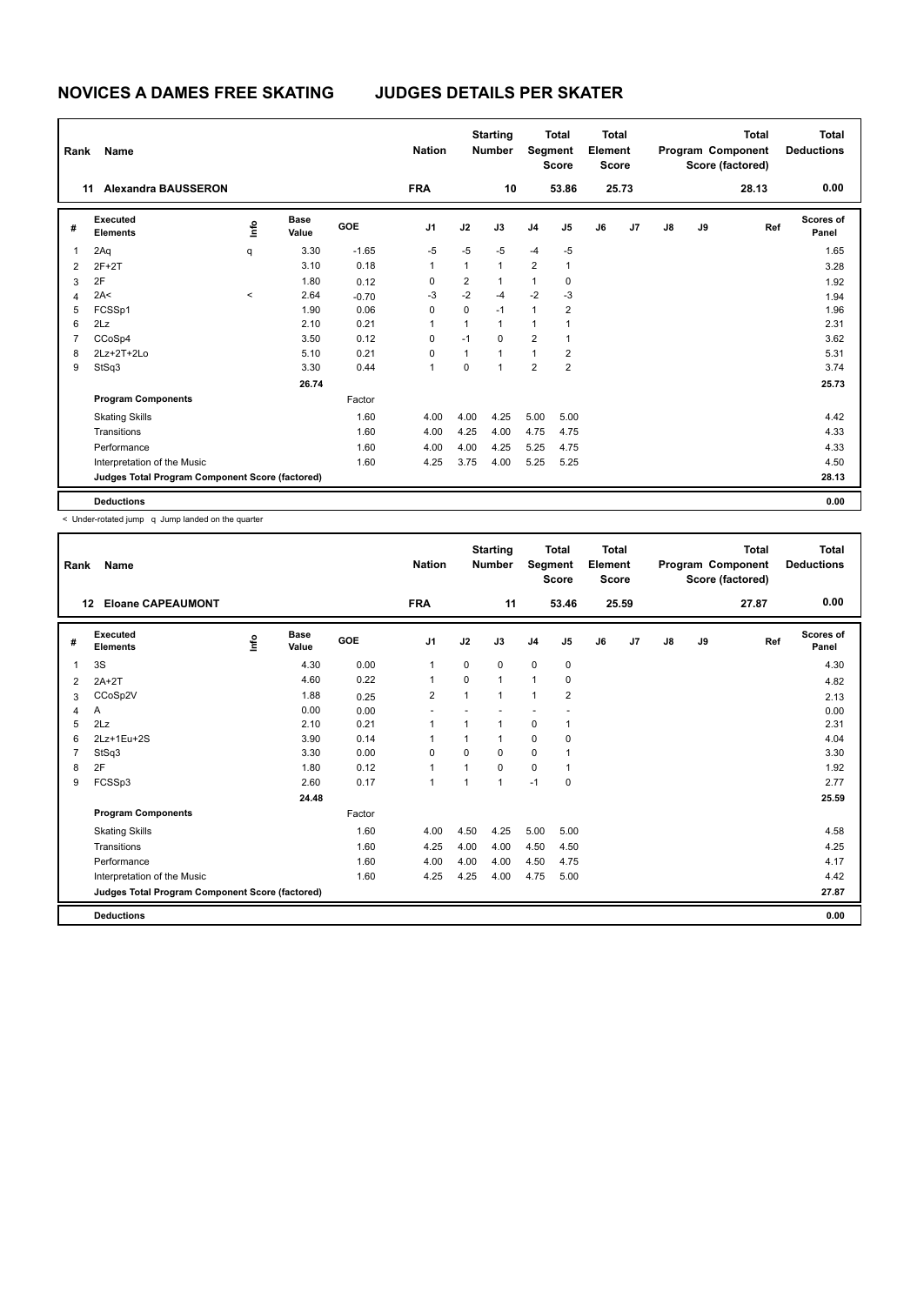| Rank           | Name                                            |      |                      |            | <b>Nation</b>  |              | <b>Starting</b><br><b>Number</b> |                | <b>Total</b><br>Segment<br><b>Score</b> | Total<br>Element<br><b>Score</b> |       |               |    | <b>Total</b><br>Program Component<br>Score (factored) | Total<br><b>Deductions</b> |
|----------------|-------------------------------------------------|------|----------------------|------------|----------------|--------------|----------------------------------|----------------|-----------------------------------------|----------------------------------|-------|---------------|----|-------------------------------------------------------|----------------------------|
|                | <b>Clara REININGER</b><br>13                    |      |                      |            | <b>FRA</b>     |              | 16                               |                | 53.18                                   |                                  | 23.98 |               |    | 29.20                                                 | 0.00                       |
| #              | Executed<br><b>Elements</b>                     | ١mfo | <b>Base</b><br>Value | <b>GOE</b> | J <sub>1</sub> | J2           | J3                               | J <sub>4</sub> | J5                                      | J6                               | J7    | $\mathsf{J}8$ | J9 | Ref                                                   | <b>Scores of</b><br>Panel  |
| 1              | 2A                                              |      | 3.30                 | 0.33       | 0              | 1            | $\mathbf{1}$                     | $\mathbf{1}$   | 1                                       |                                  |       |               |    |                                                       | 3.63                       |
| $\overline{2}$ | 2Lz+1Eu+2S                                      |      | 3.90                 | $-0.07$    | 0              | $\mathbf 0$  | $-1$                             | $-1$           | 0                                       |                                  |       |               |    |                                                       | 3.83                       |
| 3              | 1A<<                                            | <<   | 0.00                 | 0.00       |                |              |                                  |                | $\overline{\phantom{a}}$                |                                  |       |               |    |                                                       | 0.00                       |
| $\overline{4}$ | CCoSp3                                          |      | 3.00                 | 0.30       | 1              | 1            | $\mathbf{1}$                     | $\pmb{0}$      | 2                                       |                                  |       |               |    |                                                       | 3.30                       |
| 5              | $2Lz+2T$                                        |      | 3.40                 | $-0.07$    | 0              | 0            | $-1$                             | $-1$           | 0                                       |                                  |       |               |    |                                                       | 3.33                       |
| 6              | 2Lo                                             |      | 1.70                 | 0.06       | 0              | $\mathbf{1}$ | $\mathbf{1}$                     | $\mathbf 0$    | $\mathbf 0$                             |                                  |       |               |    |                                                       | 1.76                       |
| $\overline{7}$ | 2Lo                                             |      | 1.70                 | 0.11       | $\overline{1}$ | 1            | 1                                | $\mathbf 0$    | 0                                       |                                  |       |               |    |                                                       | 1.81                       |
| 8              | StSq3                                           |      | 3.30                 | 0.33       |                | 1            |                                  | $\mathbf 0$    | 2                                       |                                  |       |               |    |                                                       | 3.63                       |
| 9              | FSSp3                                           |      | 2.60                 | 0.09       | 0              | $-2$         | $\overline{1}$                   | 0              | 1                                       |                                  |       |               |    |                                                       | 2.69                       |
|                |                                                 |      | 22.90                |            |                |              |                                  |                |                                         |                                  |       |               |    |                                                       | 23.98                      |
|                | <b>Program Components</b>                       |      |                      | Factor     |                |              |                                  |                |                                         |                                  |       |               |    |                                                       |                            |
|                | <b>Skating Skills</b>                           |      |                      | 1.60       | 4.25           | 4.50         | 4.75                             | 5.25           | 5.00                                    |                                  |       |               |    |                                                       | 4.75                       |
|                | Transitions                                     |      |                      | 1.60       | 4.00           | 4.25         | 4.50                             | 5.00           | 4.75                                    |                                  |       |               |    |                                                       | 4.50                       |
|                | Performance                                     |      |                      | 1.60       | 4.00           | 4.50         | 4.50                             | 4.75           | 4.75                                    |                                  |       |               |    |                                                       | 4.58                       |
|                | Interpretation of the Music                     |      |                      | 1.60       | 4.25           | 4.50         | 4.25                             | 4.50           | 5.00                                    |                                  |       |               |    |                                                       | 4.42                       |
|                | Judges Total Program Component Score (factored) |      |                      |            |                |              |                                  |                |                                         |                                  |       |               |    |                                                       | 29.20                      |
|                | <b>Deductions</b>                               |      |                      |            |                |              |                                  |                |                                         |                                  |       |               |    |                                                       | 0.00                       |

<< Downgraded jump

| Rank | Name                                                                            |      |                      |         | <b>Nation</b>  |                | <b>Starting</b><br><b>Number</b> | Segment        | <b>Total</b><br><b>Score</b> | <b>Total</b><br>Element<br><b>Score</b> |       |               |    | <b>Total</b><br>Program Component<br>Score (factored) | <b>Total</b><br><b>Deductions</b> |
|------|---------------------------------------------------------------------------------|------|----------------------|---------|----------------|----------------|----------------------------------|----------------|------------------------------|-----------------------------------------|-------|---------------|----|-------------------------------------------------------|-----------------------------------|
|      | <b>Charly STEMPER</b><br>14                                                     |      |                      |         | <b>FRA</b>     |                | 13                               |                | 53.14                        |                                         | 24.98 |               |    | 28.66                                                 | $-0.50$                           |
| #    | <b>Executed</b><br><b>Elements</b>                                              | lnfo | <b>Base</b><br>Value | GOE     | J <sub>1</sub> | J2             | J3                               | J <sub>4</sub> | J5                           | J6                                      | J7    | $\mathsf{J}8$ | J9 | Ref                                                   | <b>Scores of</b><br>Panel         |
| 1    | 2Aq+1Eu+2S                                                                      | q    | 5.10                 | $-0.77$ | $-3$           | $-3$           | $-2$                             | $-2$           | $-2$                         |                                         |       |               |    |                                                       | 4.33                              |
| 2    | 2A                                                                              |      | 3.30                 | $-0.66$ | $-2$           | $-2$           | $-2$                             | $-1$           | $-3$                         |                                         |       |               |    |                                                       | 2.64                              |
| 3    | FSSp3                                                                           |      | 2.60                 | 0.17    | $\mathbf{1}$   | $\overline{2}$ | $\mathbf 0$                      | $-1$           | $\mathbf{1}$                 |                                         |       |               |    |                                                       | 2.77                              |
| 4    | 2Lz                                                                             |      | 2.10                 | 0.21    | 1              | 1              | 1                                | $\mathbf{1}$   | 0                            |                                         |       |               |    |                                                       | 2.31                              |
| 5    | 2Fq                                                                             | q    | 1.80                 | $-0.90$ | $-5$           | $-5$           | $-5$                             | -5             | $-5$                         |                                         |       |               |    |                                                       | 0.90                              |
| 6    | $2F+2T$                                                                         |      | 3.10                 | 0.12    | 1              | 1              | 1                                | $\Omega$       | 0                            |                                         |       |               |    |                                                       | 3.22                              |
| 7    | 2Lz                                                                             |      | 2.10                 | 0.00    | $\Omega$       | $\Omega$       | $-1$                             | $\Omega$       | 0                            |                                         |       |               |    |                                                       | 2.10                              |
| 8    | StSq2                                                                           |      | 2.60                 | 0.26    | 1              | 1              | 1                                | $\mathbf 0$    | 1                            |                                         |       |               |    |                                                       | 2.86                              |
| 9    | CCoSp4                                                                          |      | 3.50                 | 0.35    | $\mathbf{1}$   | $\overline{2}$ | 1                                | $\mathbf 0$    | 1                            |                                         |       |               |    |                                                       | 3.85                              |
|      |                                                                                 |      | 26.20                |         |                |                |                                  |                |                              |                                         |       |               |    |                                                       | 24.98                             |
|      | <b>Program Components</b>                                                       |      |                      | Factor  |                |                |                                  |                |                              |                                         |       |               |    |                                                       |                                   |
|      | <b>Skating Skills</b>                                                           |      |                      | 1.60    | 4.50           | 4.50           | 4.25                             | 5.00           | 4.75                         |                                         |       |               |    |                                                       | 4.58                              |
|      | Transitions                                                                     |      |                      | 1.60    | 4.00           | 4.50           | 4.00                             | 4.50           | 4.50                         |                                         |       |               |    |                                                       | 4.33                              |
|      | Performance                                                                     |      |                      | 1.60    | 4.25           | 4.25           | 4.25                             | 4.75           | 4.75                         |                                         |       |               |    |                                                       | 4.42                              |
|      | Interpretation of the Music                                                     |      |                      | 1.60    | 4.25           | 4.75           | 4.00                             | 4.75           | 5.00                         |                                         |       |               |    |                                                       | 4.58                              |
|      | Judges Total Program Component Score (factored)                                 |      |                      |         |                |                |                                  |                |                              |                                         |       |               |    |                                                       | 28.66                             |
|      | <b>Deductions</b>                                                               |      | Falls:               | $-0.50$ |                |                |                                  |                |                              |                                         |       |               |    |                                                       | $-0.50$                           |
|      | and the company of a constitution of the state of the company of the company of |      |                      |         |                |                |                                  |                |                              |                                         |       |               |    |                                                       |                                   |

q Jump landed on the quarter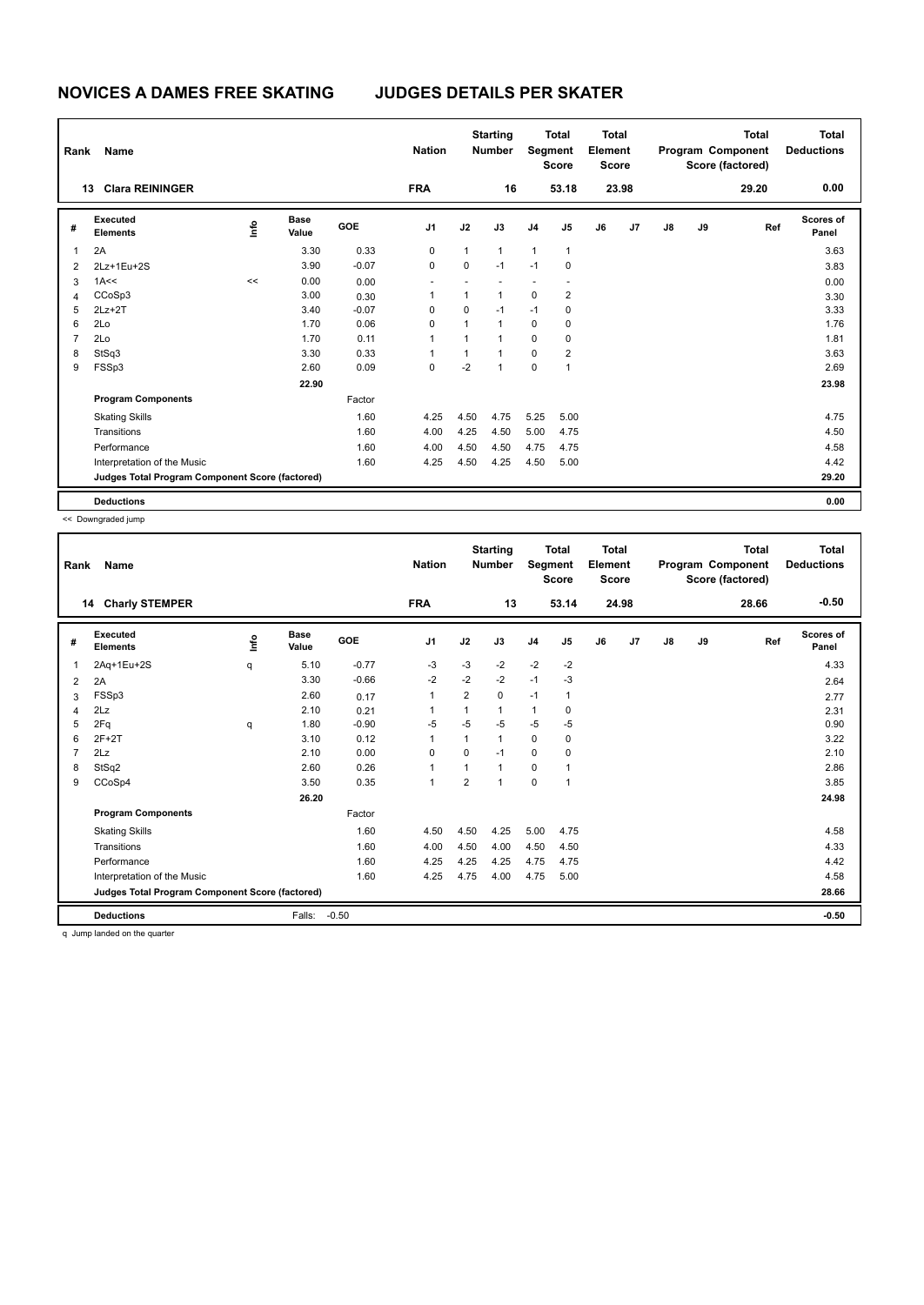| Rank           | Name                                            |         |                      | <b>Nation</b> |                | <b>Starting</b><br><b>Number</b> | Segment        | <b>Total</b><br><b>Score</b> | <b>Total</b><br>Element<br><b>Score</b> |    |       |    | <b>Total</b><br>Program Component<br>Score (factored) | Total<br><b>Deductions</b> |                    |
|----------------|-------------------------------------------------|---------|----------------------|---------------|----------------|----------------------------------|----------------|------------------------------|-----------------------------------------|----|-------|----|-------------------------------------------------------|----------------------------|--------------------|
|                | <b>Laura CERNEI</b><br>15                       |         |                      |               | <b>FRA</b>     |                                  | 18             |                              | 52.54                                   |    | 24.91 |    |                                                       | 28.13                      | $-0.50$            |
| #              | Executed<br><b>Elements</b>                     | ١m      | <b>Base</b><br>Value | <b>GOE</b>    | J <sub>1</sub> | J2                               | J3             | J <sub>4</sub>               | J5                                      | J6 | J7    | J8 | J9                                                    | Ref                        | Scores of<br>Panel |
| 1              | 3S<                                             | $\prec$ | 3.44                 | $-1.72$       | $-5$           | $-5$                             | $-5$           | $-5$                         | $-5$                                    |    |       |    |                                                       |                            | 1.72               |
| $\overline{2}$ | 2A                                              |         | 3.30                 | 0.11          | 0              | 0                                | $\mathbf{1}$   | 0                            | $\mathbf{1}$                            |    |       |    |                                                       |                            | 3.41               |
| 3              | 2A                                              |         | 3.30                 | 0.00          | 0              | 0                                | 0              | 0                            | 0                                       |    |       |    |                                                       |                            | 3.30               |
| 4              | 2Lze                                            | e       | 1.68                 | $-0.78$       | $-4$           | $-5$                             | $-5$           | $-4$                         | $-5$                                    |    |       |    |                                                       |                            | 0.90               |
| 5              | CCoSp4                                          |         | 3.50                 | 0.35          | $\overline{2}$ | $\mathbf{1}$                     | $\mathbf{1}$   | $\mathbf{1}$                 | $\overline{1}$                          |    |       |    |                                                       |                            | 3.85               |
| 6              | StSq2                                           |         | 2.60                 | 0.26          | 1              | 1                                | $\mathbf{1}$   | $\mathbf 0$                  | 1                                       |    |       |    |                                                       |                            | 2.86               |
| $\overline{7}$ | 2F+1Eu+2S                                       |         | 3.60                 | 0.18          | 1              | 1                                | $\overline{1}$ | $\Omega$                     | -1                                      |    |       |    |                                                       |                            | 3.78               |
| 8              | $2F+2T$                                         |         | 3.10                 | 0.00          | 0              | 0                                | $\mathbf 0$    | $\mathbf 0$                  | $\overline{1}$                          |    |       |    |                                                       |                            | 3.10               |
| 9              | FSS <sub>p2</sub>                               |         | 2.30                 | $-0.31$       | $\Omega$       | $-2$                             | $-1$           | $-1$                         | $-2$                                    |    |       |    |                                                       |                            | 1.99               |
|                |                                                 |         | 26.82                |               |                |                                  |                |                              |                                         |    |       |    |                                                       |                            | 24.91              |
|                | <b>Program Components</b>                       |         |                      | Factor        |                |                                  |                |                              |                                         |    |       |    |                                                       |                            |                    |
|                | <b>Skating Skills</b>                           |         |                      | 1.60          | 4.25           | 4.25                             | 4.50           | 5.25                         | 5.00                                    |    |       |    |                                                       |                            | 4.58               |
|                | Transitions                                     |         |                      | 1.60          | 4.25           | 4.00                             | 4.25           | 4.75                         | 4.75                                    |    |       |    |                                                       |                            | 4.42               |
|                | Performance                                     |         |                      | 1.60          | 4.00           | 3.75                             | 4.00           | 4.75                         | 4.75                                    |    |       |    |                                                       |                            | 4.25               |
|                | Interpretation of the Music                     |         |                      | 1.60          | 4.25           | 3.75                             | 4.00           | 4.75                         | 5.00                                    |    |       |    |                                                       |                            | 4.33               |
|                | Judges Total Program Component Score (factored) |         |                      |               |                |                                  |                |                              |                                         |    |       |    |                                                       |                            | 28.13              |
|                | <b>Deductions</b>                               |         | Falls:               | $-0.50$       |                |                                  |                |                              |                                         |    |       |    |                                                       |                            | $-0.50$            |

< Under-rotated jump e Wrong edge

| Rank           | Name                                            |         |                      |            | <b>Nation</b>  |                | <b>Starting</b><br><b>Number</b> | Segment        | <b>Total</b><br><b>Score</b> | <b>Total</b><br>Element<br><b>Score</b> |       |               |    | <b>Total</b><br>Program Component<br>Score (factored) | <b>Total</b><br><b>Deductions</b> |
|----------------|-------------------------------------------------|---------|----------------------|------------|----------------|----------------|----------------------------------|----------------|------------------------------|-----------------------------------------|-------|---------------|----|-------------------------------------------------------|-----------------------------------|
| 16             | <b>Sarah RAKOTOZAFY</b>                         |         |                      |            | <b>FRA</b>     |                | 9                                |                | 50.16                        |                                         | 23.46 |               |    | 27.20                                                 | $-0.50$                           |
| #              | Executed<br><b>Elements</b>                     | info    | <b>Base</b><br>Value | <b>GOE</b> | J <sub>1</sub> | J2             | J3                               | J <sub>4</sub> | J5                           | J6                                      | J7    | $\mathsf{J}8$ | J9 | Ref                                                   | <b>Scores of</b><br>Panel         |
| 1              | 2A<                                             | $\prec$ | 2.64                 | $-1.32$    | $-5$           | $-5$           | $-5$                             | $-5$           | $-5$                         |                                         |       |               |    |                                                       | 1.32                              |
| 2              | 2Lo                                             |         | 1.70                 | 0.00       | 1              | $\Omega$       | $\Omega$                         | $\mathbf 0$    | 0                            |                                         |       |               |    |                                                       | 1.70                              |
| 3              | StSq2                                           |         | 2.60                 | 0.43       | $\overline{2}$ | $\overline{2}$ | $\Omega$                         | $\mathbf{1}$   | 2                            |                                         |       |               |    |                                                       | 3.03                              |
| Δ              | 2F+1Eu+2S                                       |         | 3.60                 | 0.00       | 0              | 0              | $\mathbf{1}$                     | $\mathbf 0$    | 0                            |                                         |       |               |    |                                                       | 3.60                              |
| 5              | CCoSp4                                          |         | 3.50                 | 0.35       | 1              | 1              | 1                                | $\mathbf{1}$   | 2                            |                                         |       |               |    |                                                       | 3.85                              |
| 6              | $2Lz!+2T$                                       |         | 3.40                 | $-0.21$    | 0              | $-1$           | $-1$                             | $-1$           | $-2$                         |                                         |       |               |    |                                                       | 3.19                              |
| $\overline{7}$ | 2Lz                                             |         | 2.10                 | 0.14       | $\mathbf{1}$   | 1              | $\mathbf{1}$                     | 0              | 0                            |                                         |       |               |    |                                                       | 2.24                              |
| 8              | 2F                                              |         | 1.80                 | 0.12       | 1              | $\overline{1}$ | $\overline{1}$                   | $\mathbf 0$    | 0                            |                                         |       |               |    |                                                       | 1.92                              |
| 9              | FSSp2                                           |         | 2.30                 | 0.31       | $\overline{2}$ | 1              | 1                                | $\mathbf{1}$   | 3                            |                                         |       |               |    |                                                       | 2.61                              |
|                |                                                 |         | 23.64                |            |                |                |                                  |                |                              |                                         |       |               |    |                                                       | 23.46                             |
|                | <b>Program Components</b>                       |         |                      | Factor     |                |                |                                  |                |                              |                                         |       |               |    |                                                       |                                   |
|                | <b>Skating Skills</b>                           |         |                      | 1.60       | 4.25           | 4.00           | 4.00                             | 4.25           | 4.75                         |                                         |       |               |    |                                                       | 4.17                              |
|                | Transitions                                     |         |                      | 1.60       | 4.00           | 3.75           | 3.75                             | 4.00           | 4.50                         |                                         |       |               |    |                                                       | 3.92                              |
|                | Performance                                     |         |                      | 1.60       | 4.50           | 4.25           | 3.75                             | 4.25           | 4.75                         |                                         |       |               |    |                                                       | 4.33                              |
|                | Interpretation of the Music                     |         |                      | 1.60       | 4.50           | 4.75           | 3.50                             | 4.50           | 5.00                         |                                         |       |               |    |                                                       | 4.58                              |
|                | Judges Total Program Component Score (factored) |         |                      |            |                |                |                                  |                |                              |                                         |       |               |    |                                                       | 27.20                             |
|                | <b>Deductions</b>                               |         | Falls:               | $-0.50$    |                |                |                                  |                |                              |                                         |       |               |    |                                                       | $-0.50$                           |
|                |                                                 |         |                      |            |                |                |                                  |                |                              |                                         |       |               |    |                                                       |                                   |

< Under-rotated jump ! Not clear edge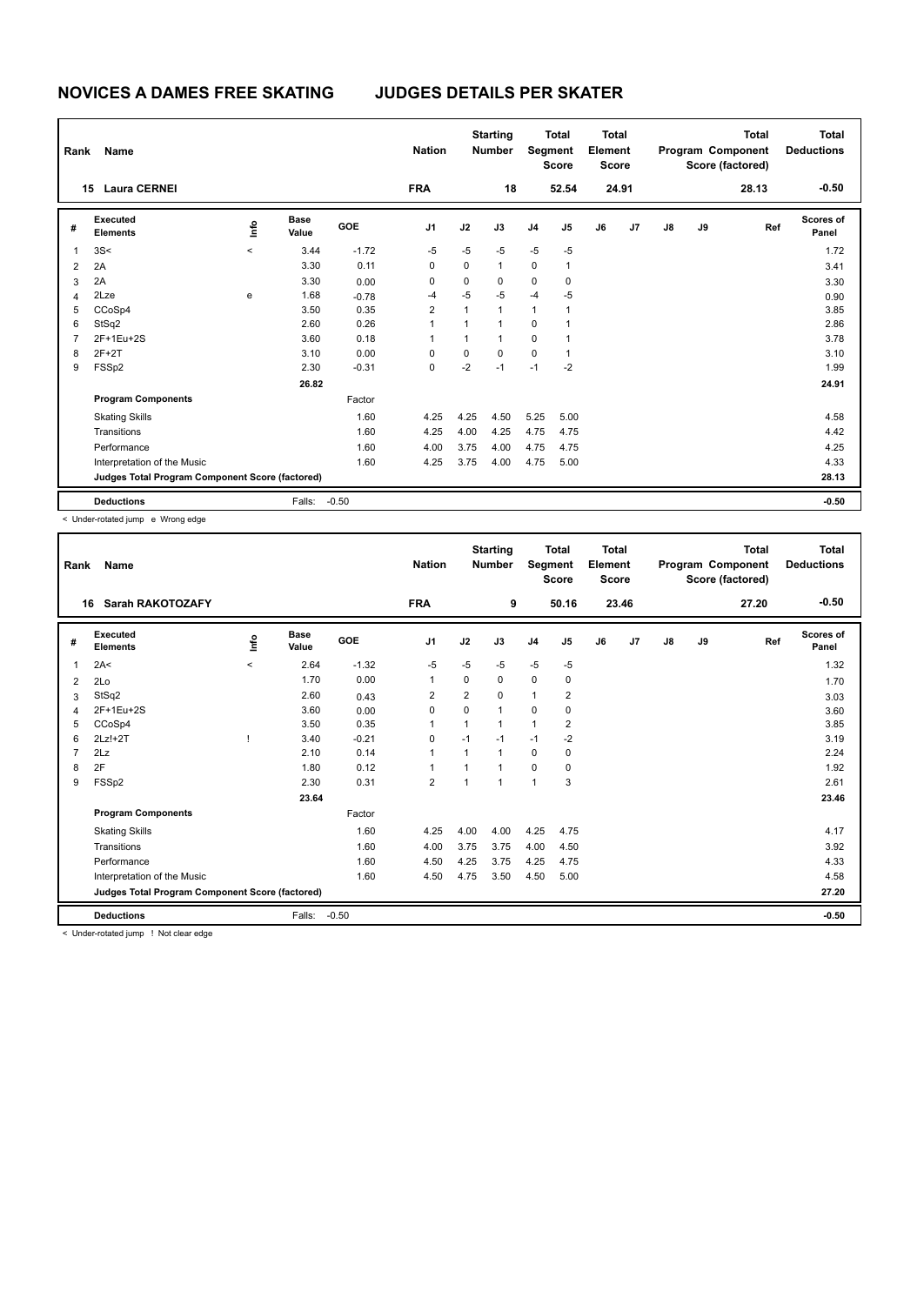| Rank           | Name                                            |         | <b>Nation</b>        |            | <b>Starting</b><br><b>Number</b> |                | <b>Total</b><br>Segment<br><b>Score</b> | <b>Total</b><br>Element<br><b>Score</b> |       |    |       | <b>Total</b><br>Program Component<br>Score (factored) | <b>Total</b><br><b>Deductions</b> |       |                    |
|----------------|-------------------------------------------------|---------|----------------------|------------|----------------------------------|----------------|-----------------------------------------|-----------------------------------------|-------|----|-------|-------------------------------------------------------|-----------------------------------|-------|--------------------|
|                | Yasmeen YAJJOU<br>17                            |         |                      |            | <b>FRA</b>                       |                | 6                                       |                                         | 49.33 |    | 22.00 |                                                       |                                   | 27.33 | 0.00               |
| #              | Executed<br><b>Elements</b>                     | ١mfo    | <b>Base</b><br>Value | <b>GOE</b> | J <sub>1</sub>                   | J2             | J3                                      | J <sub>4</sub>                          | J5    | J6 | J7    | $\mathsf{J}8$                                         | J9                                | Ref   | Scores of<br>Panel |
| $\overline{1}$ | 2A<<                                            | <<      | 1.10                 | $-0.44$    | $-5$                             | $-3$           | $-5$                                    | $-3$                                    | $-4$  |    |       |                                                       |                                   |       | 0.66               |
| $\overline{2}$ | 2F+2Lo<+2T<                                     | $\prec$ | 4.20                 | $-0.72$    | $-4$                             | $-4$           | $-4$                                    | $-2$                                    | $-4$  |    |       |                                                       |                                   |       | 3.48               |
| 3              | 2Lz                                             |         | 2.10                 | 0.21       | 0                                | $\overline{2}$ | 1                                       | $\mathbf{1}$                            | 1     |    |       |                                                       |                                   |       | 2.31               |
| 4              | StSq3                                           |         | 3.30                 | 0.44       | 1                                | 1              | 1                                       | 3                                       | 2     |    |       |                                                       |                                   |       | 3.74               |
| 5              | $2Fq+2T<$                                       | $\,<\,$ | 2.84                 | $-0.78$    | $-4$                             | $-5$           | -4                                      | $-4$                                    | $-5$  |    |       |                                                       |                                   |       | 2.06               |
| 6              | CCoSp4                                          |         | 3.50                 | 0.93       | 3                                | $\overline{2}$ | $\mathbf{1}$                            | 3                                       | 3     |    |       |                                                       |                                   |       | 4.43               |
| $\overline{7}$ | 2Lzq                                            | q       | 2.10                 | $-0.35$    | $-2$                             | $-1$           | $-2$                                    | $-2$                                    | $-1$  |    |       |                                                       |                                   |       | 1.75               |
| 8              | 2Lo<<                                           | <<      | 0.50                 | $-0.13$    | $-4$                             | $-2$           | $-3$                                    | $-3$                                    | $-2$  |    |       |                                                       |                                   |       | 0.37               |
| 9              | FSSp4                                           |         | 3.00                 | 0.20       | 1                                | 0              | 1                                       | $\overline{2}$                          | 0     |    |       |                                                       |                                   |       | 3.20               |
|                |                                                 |         | 22.64                |            |                                  |                |                                         |                                         |       |    |       |                                                       |                                   |       | 22.00              |
|                | <b>Program Components</b>                       |         |                      | Factor     |                                  |                |                                         |                                         |       |    |       |                                                       |                                   |       |                    |
|                | <b>Skating Skills</b>                           |         |                      | 1.60       | 4.00                             | 4.25           | 4.25                                    | 4.75                                    | 4.50  |    |       |                                                       |                                   |       | 4.33               |
|                | Transitions                                     |         |                      | 1.60       | 4.00                             | 3.75           | 3.75                                    | 4.25                                    | 4.00  |    |       |                                                       |                                   |       | 3.92               |
|                | Performance                                     |         |                      | 1.60       | 4.50                             | 4.00           | 4.00                                    | 4.50                                    | 4.25  |    |       |                                                       |                                   |       | 4.25               |
|                | Interpretation of the Music                     |         |                      | 1.60       | 4.75                             | 4.25           | 4.00                                    | 5.00                                    | 4.75  |    |       |                                                       |                                   |       | 4.58               |
|                | Judges Total Program Component Score (factored) |         |                      |            |                                  |                |                                         |                                         |       |    |       |                                                       |                                   |       | 27.33              |
|                | <b>Deductions</b>                               |         |                      |            |                                  |                |                                         |                                         |       |    |       |                                                       |                                   |       | 0.00               |

< Under-rotated jump << Downgraded jump q Jump landed on the quarter

| Rank | Name                                            |          |                      |         | <b>Nation</b>  |                | <b>Starting</b><br><b>Number</b> | Segment        | <b>Total</b><br><b>Score</b> | Total<br>Element<br><b>Score</b> |                |               |    | <b>Total</b><br>Program Component<br>Score (factored) | <b>Total</b><br><b>Deductions</b> |
|------|-------------------------------------------------|----------|----------------------|---------|----------------|----------------|----------------------------------|----------------|------------------------------|----------------------------------|----------------|---------------|----|-------------------------------------------------------|-----------------------------------|
| 18   | <b>Louane WOLFF</b>                             |          |                      |         | <b>FRA</b>     |                | $\overline{7}$                   |                | 48.59                        |                                  | 22.83          |               |    | 26.26                                                 | $-0.50$                           |
| #    | Executed<br><b>Elements</b>                     | ۴ô       | <b>Base</b><br>Value | GOE     | J <sub>1</sub> | J2             | J3                               | J <sub>4</sub> | J <sub>5</sub>               | J6                               | J <sub>7</sub> | $\mathsf{J}8$ | J9 | Ref                                                   | <b>Scores of</b><br>Panel         |
| 1    | 2A<                                             | $\hat{}$ | 2.64                 | $-1.32$ | $-5$           | $-5$           | $-5$                             | $-5$           | $-5$                         |                                  |                |               |    |                                                       | 1.32                              |
| 2    | 2F!+2T                                          |          | 3.10                 | $-0.24$ | $-1$           | $-2$           | $-1$                             | $-1$           | $-2$                         |                                  |                |               |    |                                                       | 2.86                              |
| 3    | 2Lo+1Eu+2F!                                     |          | 4.00                 | $-0.24$ | $\mathbf 0$    | $-2$           | $-1$                             | $-1$           | $-2$                         |                                  |                |               |    |                                                       | 3.76                              |
| 4    | FSSp1                                           |          | 2.00                 | 0.20    | $\overline{2}$ | 1              | 1                                | $\mathbf 0$    | 1                            |                                  |                |               |    |                                                       | 2.20                              |
| 5    | 2Lz                                             |          | 2.10                 | 0.21    | 1              | $\overline{1}$ | $\overline{1}$                   | 1              | 1                            |                                  |                |               |    |                                                       | 2.31                              |
| 6    | 2Lo                                             |          | 1.70                 | 0.17    | 1              | $\overline{2}$ |                                  | 1              |                              |                                  |                |               |    |                                                       | 1.87                              |
|      | 2Lz                                             |          | 2.10                 | 0.14    | 1              | $\overline{1}$ | 1                                | $\Omega$       | $\Omega$                     |                                  |                |               |    |                                                       | 2.24                              |
| 8    | StSq2                                           |          | 2.60                 | 0.17    | $\Omega$       | $\Omega$       | 1                                | 1              | 1                            |                                  |                |               |    |                                                       | 2.77                              |
| 9    | CCoSp4                                          |          | 3.50                 | 0.00    | $\Omega$       | $\Omega$       | $\Omega$                         | $\overline{1}$ | $\Omega$                     |                                  |                |               |    |                                                       | 3.50                              |
|      |                                                 |          | 23.74                |         |                |                |                                  |                |                              |                                  |                |               |    |                                                       | 22.83                             |
|      | <b>Program Components</b>                       |          |                      | Factor  |                |                |                                  |                |                              |                                  |                |               |    |                                                       |                                   |
|      | <b>Skating Skills</b>                           |          |                      | 1.60    | 4.25           | 4.25           | 4.25                             | 4.50           | 4.25                         |                                  |                |               |    |                                                       | 4.25                              |
|      | Transitions                                     |          |                      | 1.60    | 4.25           | 4.25           | 4.00                             | 4.00           | 4.00                         |                                  |                |               |    |                                                       | 4.08                              |
|      | Performance                                     |          |                      | 1.60    | 4.00           | 4.00           | 4.00                             | 4.25           | 4.25                         |                                  |                |               |    |                                                       | 4.08                              |
|      | Interpretation of the Music                     |          |                      | 1.60    | 4.00           | 3.50           | 3.75                             | 4.25           | 4.50                         |                                  |                |               |    |                                                       | 4.00                              |
|      | Judges Total Program Component Score (factored) |          |                      |         |                |                |                                  |                |                              |                                  |                |               |    |                                                       | 26.26                             |
|      | <b>Deductions</b>                               |          | Falls:               | $-0.50$ |                |                |                                  |                |                              |                                  |                |               |    |                                                       | $-0.50$                           |

< Under-rotated jump ! Not clear edge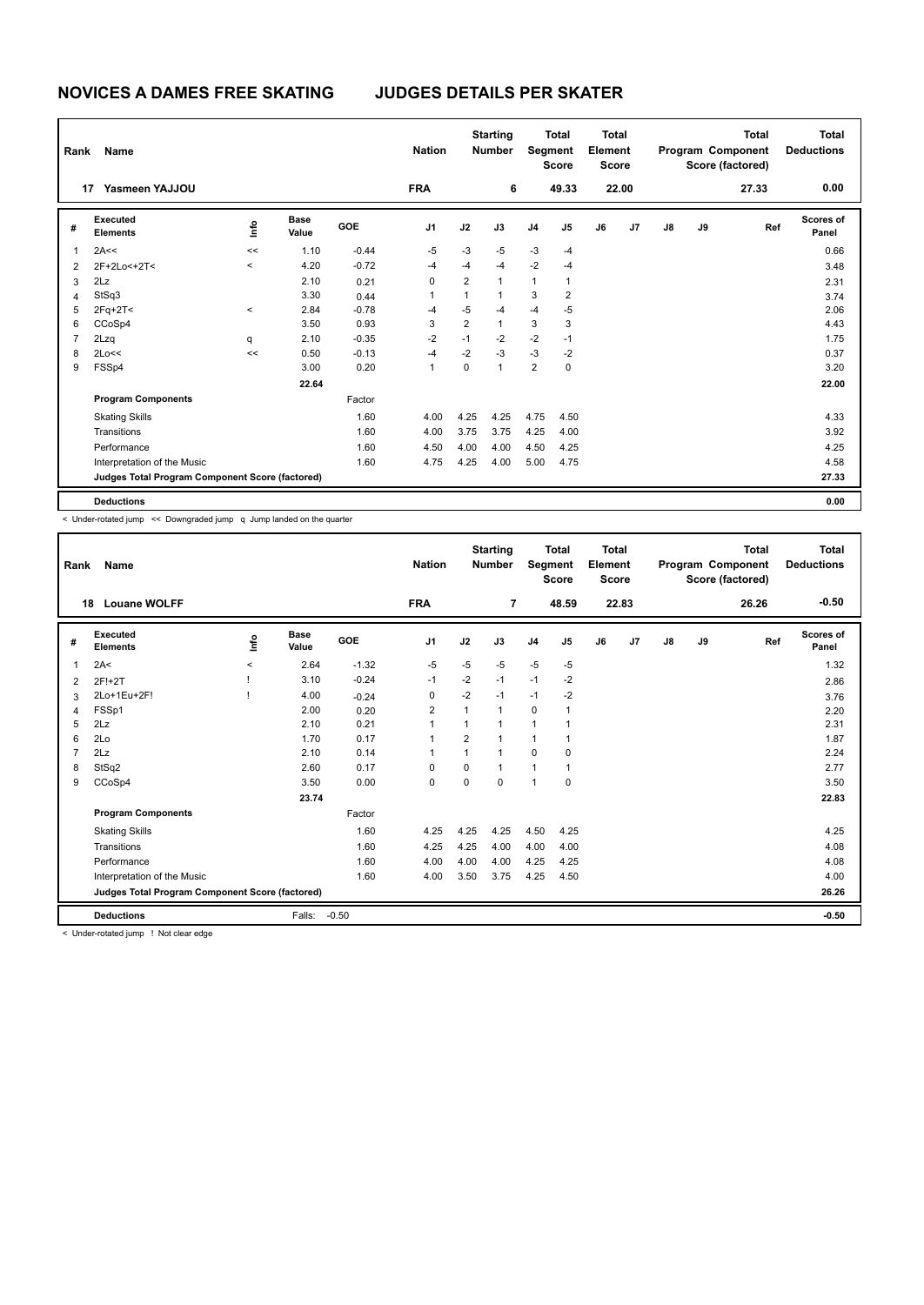| Rank           | Name                                            |      | <b>Nation</b>        |            | <b>Starting</b><br><b>Number</b> |              | <b>Total</b><br>Segment<br><b>Score</b> | <b>Total</b><br>Element<br><b>Score</b> |                |    |       | <b>Total</b><br>Program Component<br>Score (factored) | <b>Total</b><br><b>Deductions</b> |       |                    |
|----------------|-------------------------------------------------|------|----------------------|------------|----------------------------------|--------------|-----------------------------------------|-----------------------------------------|----------------|----|-------|-------------------------------------------------------|-----------------------------------|-------|--------------------|
|                | <b>Elodie LESEIGNEUR</b><br>19                  |      |                      |            | <b>FRA</b>                       |              | 1                                       |                                         | 46.00          |    | 22.27 |                                                       |                                   | 23.73 | 0.00               |
| #              | Executed<br><b>Elements</b>                     | ١mfo | <b>Base</b><br>Value | <b>GOE</b> | J <sub>1</sub>                   | J2           | J3                                      | J <sub>4</sub>                          | J5             | J6 | J7    | $\mathsf{J}8$                                         | J9                                | Ref   | Scores of<br>Panel |
| $\overline{1}$ | 2A<<                                            | <<   | 1.10                 | $-0.55$    | $-5$                             | $-5$         | $-5$                                    | $-4$                                    | $-5$           |    |       |                                                       |                                   |       | 0.55               |
| $\overline{2}$ | 2Lo                                             |      | 1.70                 | 0.11       | 1                                | $\mathbf{1}$ | $\mathbf{1}$                            | $\mathbf 0$                             | 0              |    |       |                                                       |                                   |       | 1.81               |
| 3              | 2F+2T+2T                                        |      | 4.40                 | 0.00       | 0                                | $\mathbf 0$  | $\mathbf 0$                             | $\mathbf 0$                             | 0              |    |       |                                                       |                                   |       | 4.40               |
| 4              | StSq2                                           |      | 2.60                 | 0.09       | 1                                | 1            | $\mathbf 0$                             | $\mathbf 0$                             | 0              |    |       |                                                       |                                   |       | 2.69               |
| 5              | CCoSp4                                          |      | 3.50                 | 0.23       | 0                                | 1            | 1                                       | $\mathbf 0$                             | $\overline{2}$ |    |       |                                                       |                                   |       | 3.73               |
| 6              | $2Lz!+2Lo$                                      |      | 3.80                 | $-0.21$    | $-1$                             | $-1$         | $-1$                                    | $-1$                                    | $-2$           |    |       |                                                       |                                   |       | 3.59               |
| $\overline{7}$ | 2Lz                                             |      | 2.10                 | 0.14       | 1                                | $\mathbf{1}$ | $\mathbf{1}$                            | $\pmb{0}$                               | 0              |    |       |                                                       |                                   |       | 2.24               |
| 8              | 2F                                              |      | 1.80                 | 0.00       | 0                                | $\mathbf 0$  | $\mathbf 0$                             | $\mathbf 0$                             | 0              |    |       |                                                       |                                   |       | 1.80               |
| 9              | FSSp2                                           |      | 2.30                 | $-0.84$    | $-4$                             | $-3$         | -4                                      | $-3$                                    | -4             |    |       |                                                       |                                   |       | 1.46               |
|                |                                                 |      | 23.30                |            |                                  |              |                                         |                                         |                |    |       |                                                       |                                   |       | 22.27              |
|                | <b>Program Components</b>                       |      |                      | Factor     |                                  |              |                                         |                                         |                |    |       |                                                       |                                   |       |                    |
|                | <b>Skating Skills</b>                           |      |                      | 1.60       | 4.00                             | 4.00         | 3.50                                    | 3.50                                    | 4.00           |    |       |                                                       |                                   |       | 3.83               |
|                | Transitions                                     |      |                      | 1.60       | 3.50                             | 3.75         | 3.50                                    | 3.00                                    | 3.75           |    |       |                                                       |                                   |       | 3.58               |
|                | Performance                                     |      |                      | 1.60       | 4.25                             | 3.75         | 3.25                                    | 3.50                                    | 3.75           |    |       |                                                       |                                   |       | 3.67               |
|                | Interpretation of the Music                     |      |                      | 1.60       | 3.75                             | 4.25         | 3.25                                    | 3.50                                    | 4.00           |    |       |                                                       |                                   |       | 3.75               |
|                | Judges Total Program Component Score (factored) |      |                      |            |                                  |              |                                         |                                         |                |    |       |                                                       |                                   |       | 23.73              |
|                | <b>Deductions</b>                               |      |                      |            |                                  |              |                                         |                                         |                |    |       |                                                       |                                   |       | 0.00               |

<< Downgraded jump ! Not clear edge

| Rank | Name                                            |         |                      |         | <b>Nation</b>  |      | <b>Starting</b><br><b>Number</b> | Segment        | <b>Total</b><br><b>Score</b> | <b>Total</b><br>Element<br><b>Score</b> |       |               |    | <b>Total</b><br>Program Component<br>Score (factored) | <b>Total</b><br><b>Deductions</b> |
|------|-------------------------------------------------|---------|----------------------|---------|----------------|------|----------------------------------|----------------|------------------------------|-----------------------------------------|-------|---------------|----|-------------------------------------------------------|-----------------------------------|
| 20   | <b>Janna HEMIMOU</b>                            |         |                      |         | <b>FRA</b>     |      | 4                                |                | 45.93                        |                                         | 22.29 |               |    | 24.14                                                 | $-0.50$                           |
| #    | Executed<br><b>Elements</b>                     | info    | <b>Base</b><br>Value | GOE     | J <sub>1</sub> | J2   | J3                               | J <sub>4</sub> | J5                           | J6                                      | J7    | $\mathsf{J}8$ | J9 | Ref                                                   | <b>Scores of</b><br>Panel         |
| 1    | $2Aq+2T$                                        | q       | 4.60                 | $-0.66$ | $-2$           | $-2$ | $-2$                             | $-3$           | $-2$                         |                                         |       |               |    |                                                       | 3.94                              |
| 2    | 2A<                                             | $\prec$ | 2.64                 | $-1.32$ | $-5$           | $-5$ | -5                               | -5             | $-5$                         |                                         |       |               |    |                                                       | 1.32                              |
| 3    | 2F                                              |         | 1.80                 | 0.06    | 0              | 1    | $\mathbf{1}$                     | 0              | 0                            |                                         |       |               |    |                                                       | 1.86                              |
| 4    | FCSp1                                           |         | 1.90                 | $-0.13$ | $\Omega$       | 0    | $-1$                             | $-2$           | $-1$                         |                                         |       |               |    |                                                       | 1.77                              |
| 5    | 1Lo                                             |         | 0.50                 | 0.00    | 0              | 0    | 0                                | $\mathbf 0$    | 0                            |                                         |       |               |    |                                                       | 0.50                              |
| 6    | 2Lz!                                            |         | 2.10                 | $-0.28$ | $-1$           | $-2$ | $-1$                             | $-1$           | $-2$                         |                                         |       |               |    |                                                       | 1.82                              |
|      | 2F+1Eu+2S                                       |         | 3.60                 | 0.00    | $\Omega$       | 0    | $\Omega$                         | $\mathbf 0$    | 0                            |                                         |       |               |    |                                                       | 3.60                              |
| 8    | CCoSp4                                          |         | 3.50                 | 0.35    | 1              | 1    | 1                                | 0              | $\overline{2}$               |                                         |       |               |    |                                                       | 3.85                              |
| 9    | StSq3                                           |         | 3.30                 | 0.33    | $\mathbf{1}$   | 1    | 1                                | $\mathbf 0$    | 1                            |                                         |       |               |    |                                                       | 3.63                              |
|      |                                                 |         | 23.94                |         |                |      |                                  |                |                              |                                         |       |               |    |                                                       | 22.29                             |
|      | <b>Program Components</b>                       |         |                      | Factor  |                |      |                                  |                |                              |                                         |       |               |    |                                                       |                                   |
|      | <b>Skating Skills</b>                           |         |                      | 1.60    | 3.75           | 4.00 | 4.00                             | 3.25           | 4.00                         |                                         |       |               |    |                                                       | 3.92                              |
|      | Transitions                                     |         |                      | 1.60    | 3.50           | 3.75 | 3.75                             | 3.00           | 3.75                         |                                         |       |               |    |                                                       | 3.67                              |
|      | Performance                                     |         |                      | 1.60    | 4.00           | 3.75 | 3.50                             | 3.25           | 3.75                         |                                         |       |               |    |                                                       | 3.67                              |
|      | Interpretation of the Music                     |         |                      | 1.60    | 4.25           | 4.00 | 3.50                             | 3.50           | 4.00                         |                                         |       |               |    |                                                       | 3.83                              |
|      | Judges Total Program Component Score (factored) |         |                      |         |                |      |                                  |                |                              |                                         |       |               |    |                                                       | 24.14                             |
|      | <b>Deductions</b>                               |         | Falls:               | $-0.50$ |                |      |                                  |                |                              |                                         |       |               |    |                                                       | $-0.50$                           |
|      | .                                               |         |                      |         |                |      |                                  |                |                              |                                         |       |               |    |                                                       |                                   |

< Under-rotated jump ! Not clear edge q Jump landed on the quarter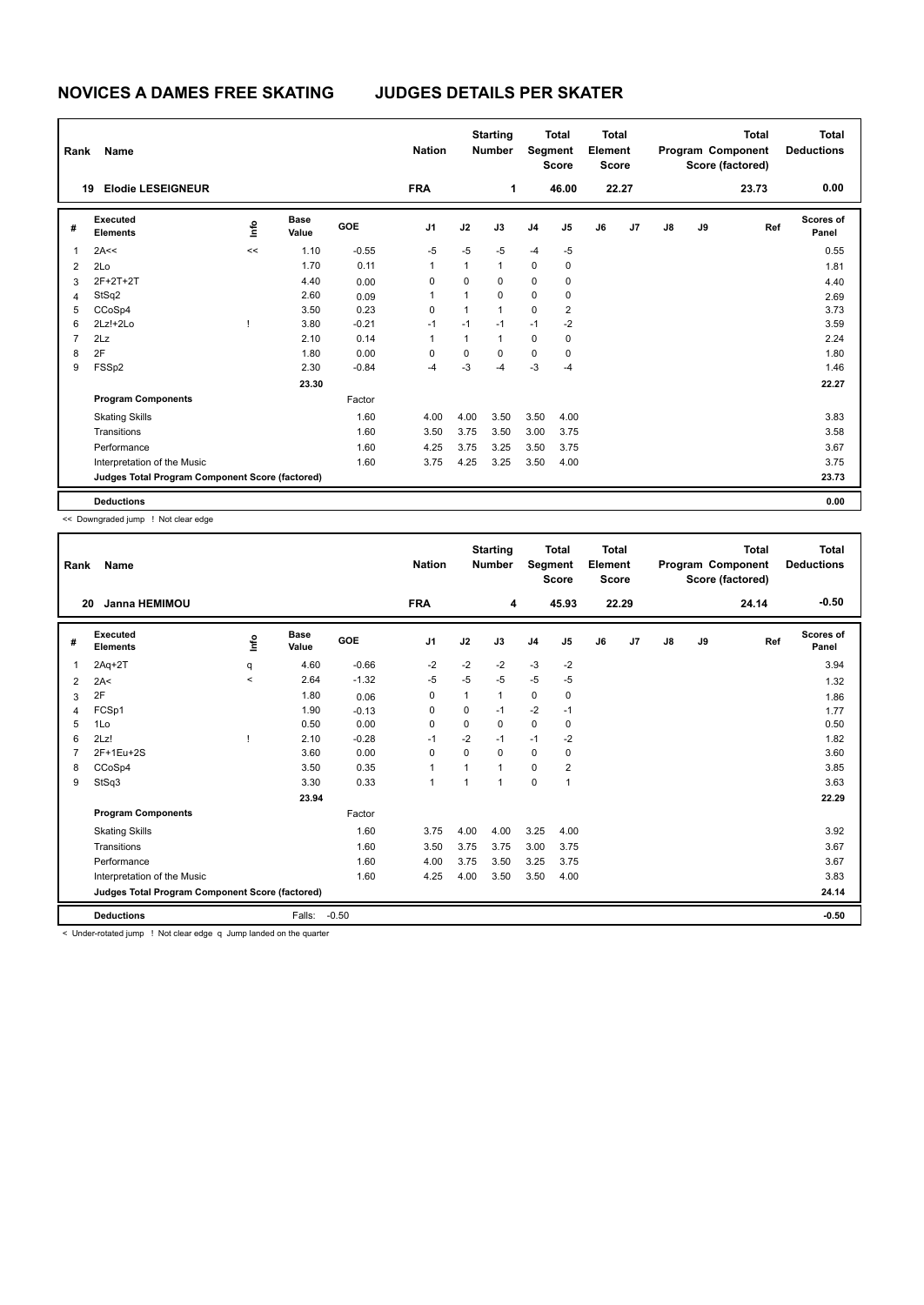| Rank           | Name                                            |         | <b>Nation</b>        |            | <b>Starting</b><br><b>Number</b> |              | <b>Total</b><br>Segment<br><b>Score</b> | <b>Total</b><br>Element<br><b>Score</b> |                |    |       | <b>Total</b><br>Program Component<br>Score (factored) | <b>Total</b><br><b>Deductions</b> |       |                    |
|----------------|-------------------------------------------------|---------|----------------------|------------|----------------------------------|--------------|-----------------------------------------|-----------------------------------------|----------------|----|-------|-------------------------------------------------------|-----------------------------------|-------|--------------------|
|                | <b>Elsa HAYET</b><br>21                         |         |                      |            | <b>FRA</b>                       |              | 3                                       |                                         | 43.58          |    | 21.85 |                                                       |                                   | 21.73 | 0.00               |
| #              | Executed<br><b>Elements</b>                     | ١m      | <b>Base</b><br>Value | <b>GOE</b> | J <sub>1</sub>                   | J2           | J3                                      | J <sub>4</sub>                          | J <sub>5</sub> | J6 | J7    | J8                                                    | J9                                | Ref   | Scores of<br>Panel |
| 1              | 2F+2Lo+2T<                                      | $\prec$ | 4.54                 | $-0.36$    | $-2$                             | $-1$         | $-2$                                    | $-2$                                    | $-3$           |    |       |                                                       |                                   |       | 4.18               |
| $\overline{2}$ | $2Lz + 2Lo$                                     |         | 3.80                 | 0.07       | $-1$                             | $\mathbf{1}$ | $\mathbf{1}$                            | 0                                       | 0              |    |       |                                                       |                                   |       | 3.87               |
| 3              | 2A                                              |         | 3.30                 | $-0.88$    | $-4$                             | $-1$         | -3                                      | $-2$                                    | $-3$           |    |       |                                                       |                                   |       | 2.42               |
| 4              | 2A<                                             | $\,<$   | 2.64                 | $-1.14$    | -3                               | $-5$         | $-5$                                    | $-3$                                    | $-5$           |    |       |                                                       |                                   |       | 1.50               |
| 5              | StSq2                                           |         | 2.60                 | 0.00       | 0                                | 0            | 0                                       | $\mathbf 0$                             | $-1$           |    |       |                                                       |                                   |       | 2.60               |
| 6              | FSSp3                                           |         | 2.60                 | 0.00       | $-1$                             | $\mathbf{1}$ | $\mathbf{1}$                            | 0                                       | $-1$           |    |       |                                                       |                                   |       | 2.60               |
| $\overline{7}$ | 2Lz!                                            |         | 2.10                 | $-0.28$    | $-1$                             | $-2$         | $-1$                                    | $-1$                                    | $-2$           |    |       |                                                       |                                   |       | 1.82               |
| 8              | 2F                                              |         | 1.80                 | 0.06       | 0                                | 1            | $\mathbf{1}$                            | 0                                       | 0              |    |       |                                                       |                                   |       | 1.86               |
| 9              | CCoSp1V                                         |         | 1.50                 | $-0.50$    | $-4$                             | -4           | $-3$                                    | $-3$                                    | $-3$           |    |       |                                                       |                                   |       | 1.00               |
|                |                                                 |         | 24.88                |            |                                  |              |                                         |                                         |                |    |       |                                                       |                                   |       | 21.85              |
|                | <b>Program Components</b>                       |         |                      | Factor     |                                  |              |                                         |                                         |                |    |       |                                                       |                                   |       |                    |
|                | <b>Skating Skills</b>                           |         |                      | 1.60       | 3.75                             | 3.75         | 4.00                                    | 3.50                                    | 4.00           |    |       |                                                       |                                   |       | 3.83               |
|                | Transitions                                     |         |                      | 1.60       | 3.25                             | 3.25         | 3.50                                    | 3.00                                    | 3.75           |    |       |                                                       |                                   |       | 3.33               |
|                | Performance                                     |         |                      | 1.60       | 3.00                             | 3.00         | 3.50                                    | 3.00                                    | 3.50           |    |       |                                                       |                                   |       | 3.17               |
|                | Interpretation of the Music                     |         |                      | 1.60       | 3.25                             | 3.00         | 3.25                                    | 3.25                                    | 3.50           |    |       |                                                       |                                   |       | 3.25               |
|                | Judges Total Program Component Score (factored) |         |                      |            |                                  |              |                                         |                                         |                |    |       |                                                       |                                   |       | 21.73              |
|                | <b>Deductions</b>                               |         |                      |            |                                  |              |                                         |                                         |                |    |       |                                                       |                                   |       | 0.00               |

< Under-rotated jump ! Not clear edge

| Rank | Name                                            |             |                      |         | <b>Nation</b>  |          | <b>Starting</b><br><b>Number</b> | Segment      | <b>Total</b><br><b>Score</b> | <b>Total</b><br>Element<br><b>Score</b> |       |               |    | <b>Total</b><br>Program Component<br>Score (factored) | Total<br><b>Deductions</b> |
|------|-------------------------------------------------|-------------|----------------------|---------|----------------|----------|----------------------------------|--------------|------------------------------|-----------------------------------------|-------|---------------|----|-------------------------------------------------------|----------------------------|
| 22   | <b>Elea MARECHAL</b>                            |             |                      |         | <b>FRA</b>     |          | 8                                |              | 43.40                        |                                         | 20.57 |               |    | 23.33                                                 | $-0.50$                    |
| #    | Executed<br><b>Elements</b>                     | <u>info</u> | <b>Base</b><br>Value | GOE     | J <sub>1</sub> | J2       | J3                               | J4           | J5                           | J6                                      | J7    | $\mathsf{J}8$ | J9 | Ref                                                   | <b>Scores of</b><br>Panel  |
| 1    | 3Lo<<                                           | <<          | 1.70                 | $-0.85$ | $-5$           | $-5$     | -5                               | $-5$         | $-5$                         |                                         |       |               |    |                                                       | 0.85                       |
| 2    | 1A                                              |             | 1.10                 | $-0.40$ | $-4$           | $-3$     | -3                               | $-4$         | $-5$                         |                                         |       |               |    |                                                       | 0.70                       |
| 3    | 2A                                              |             | 3.30                 | $-0.33$ | $-1$           | $-1$     | $-1$                             | $-1$         | $-1$                         |                                         |       |               |    |                                                       | 2.97                       |
| 4    | FCSSp4                                          |             | 3.00                 | 0.30    | 1              | 1        | $\mathbf{1}$                     | $\mathbf{1}$ | 1                            |                                         |       |               |    |                                                       | 3.30                       |
| 5    | 2Lz+2Lo+2T<                                     | $\prec$     | 4.84                 | $-0.63$ | $-3$           | $-2$     | $-3$                             | $-4$         | $-3$                         |                                         |       |               |    |                                                       | 4.21                       |
| 6    | $2F+2T$                                         |             | 3.10                 | 0.00    | 0              | 0        | 0                                | $-1$         | 0                            |                                         |       |               |    |                                                       | 3.10                       |
|      | CCoSp3V                                         |             | 2.25                 | 0.23    | 1              | $\Omega$ | $\mathbf{1}$                     | $\mathbf{1}$ | 1                            |                                         |       |               |    |                                                       | 2.48                       |
| 8    | StSq1                                           |             | 1.80                 | $-0.18$ | 0              | $-1$     | $-1$                             | $-1$         | $-1$                         |                                         |       |               |    |                                                       | 1.62                       |
| 9    | 2Lze                                            | e           | 1.68                 | $-0.34$ | $-2$           | $-2$     | $-2$                             | $-2$         | $-2$                         |                                         |       |               |    |                                                       | 1.34                       |
|      |                                                 |             | 22.77                |         |                |          |                                  |              |                              |                                         |       |               |    |                                                       | 20.57                      |
|      | <b>Program Components</b>                       |             |                      | Factor  |                |          |                                  |              |                              |                                         |       |               |    |                                                       |                            |
|      | <b>Skating Skills</b>                           |             |                      | 1.60    | 4.00           | 4.25     | 3.75                             | 4.25         | 4.00                         |                                         |       |               |    |                                                       | 4.08                       |
|      | Transitions                                     |             |                      | 1.60    | 3.25           | 3.75     | 3.25                             | 3.75         | 3.75                         |                                         |       |               |    |                                                       | 3.58                       |
|      | Performance                                     |             |                      | 1.60    | 3.00           | 3.50     | 3.25                             | 4.00         | 3.75                         |                                         |       |               |    |                                                       | 3.50                       |
|      | Interpretation of the Music                     |             |                      | 1.60    | 3.25           | 3.00     | 3.00                             | 4.00         | 4.00                         |                                         |       |               |    |                                                       | 3.42                       |
|      | Judges Total Program Component Score (factored) |             |                      |         |                |          |                                  |              |                              |                                         |       |               |    |                                                       | 23.33                      |
|      | <b>Deductions</b><br>.                          | $\cdots$    | Falls:               | $-0.50$ |                |          |                                  |              |                              |                                         |       |               |    |                                                       | $-0.50$                    |

< Under-rotated jump << Downgraded jump e Wrong edge